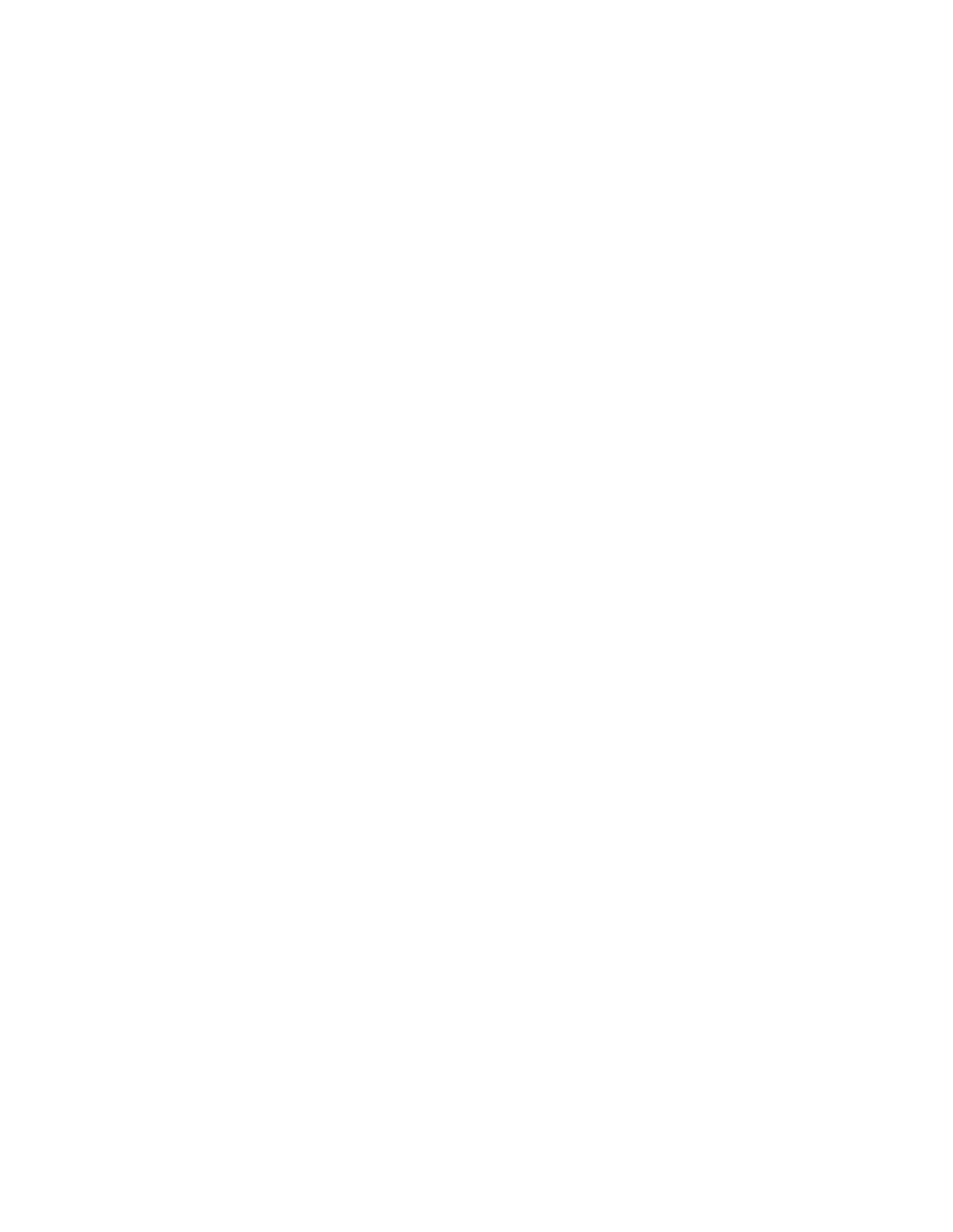

# **STATE OF NORTH CAROLINA OFFICE OF ADMINISTRATIVE HEARINGS**

Mailing address: 6714 Mail Service Center Raleigh, NC 27699-6700

Street address: 1711 New Hope Church Rd Raleigh, NC 27609-6285

Agency rulemaking is an essential and important part of lawmaking in North Carolina's juris prudence. Rules frame the rights and responsibilities of the people, and courts scrutinize rules to the same extent as statutes. Drafting effective, simply-written, and unambiguous rules is one of the toughest and least appreciated jobs in all of government.

Rulemaking in North Carolina has undergone significant changes since 1973 when the General Assembly enacted the original North Carolina Administrative Procedure Act (G.S. 150). However, the last guidance to assist those involved in the rulemaking process was published by the Attorney General's office over 36 years ago. So the Rules Review Commission determined it was important to provide an updated resource to assist those engaged in rulemaking with the newly published Administrative Rule Style Guide.

The stated goal of the Administrative Rule Style Guide is "to assist agencies adopting rules, members of the public in understanding them, and the Rules Review Commission in reviewing them as provided by law." Topics ranging from formatting to word selection are covered comprehensively to ensure consistency, accessibility, and efficiency. The goal is to make a better Administrative Code.

There were many people responsible for publication of this Administrative Rule Style Guide. We express great appreciation to Gerry Cohen, former special counsel to the NC General Assembly, who provided significant guidance and expertise in the completion of this project. Many others, including the OAH Rules Division staff and agency rulemaking coordinators, provided significant review of multiple drafts of the Administrative Rule Style Guide.

Finally, it is intended that this Administrative Rule Style Guide be a living document, updated at regular intervals. Your comments and suggestions are welcome, and we encourage you to share them with Molly Masich, Codifier of Rules.

North Carolina Rules Review Commission

gannishuble

Garth K. Dunklin, Chair

Raleigh, North Carolina September 19, 2019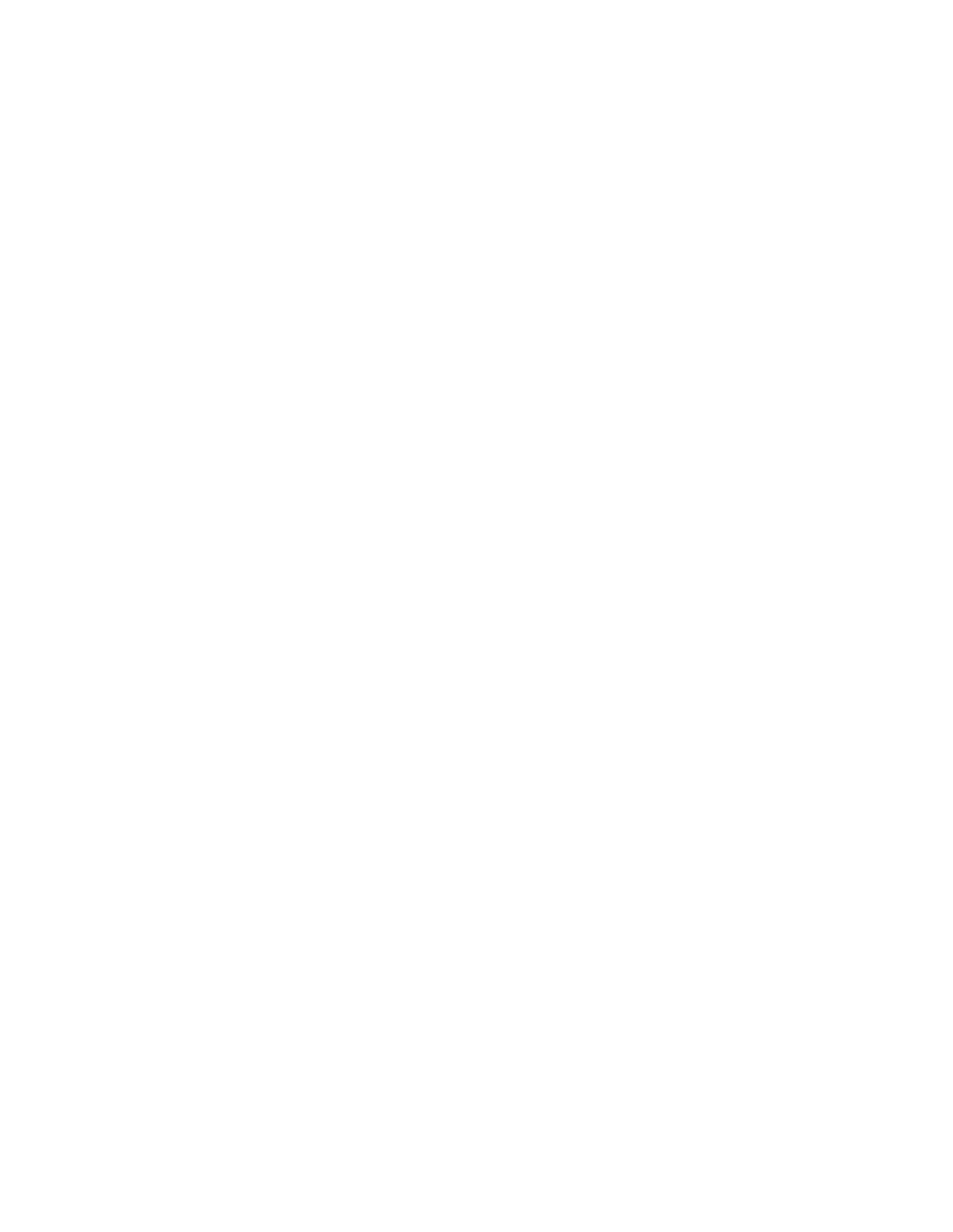# **TABLE OF CONTENTS**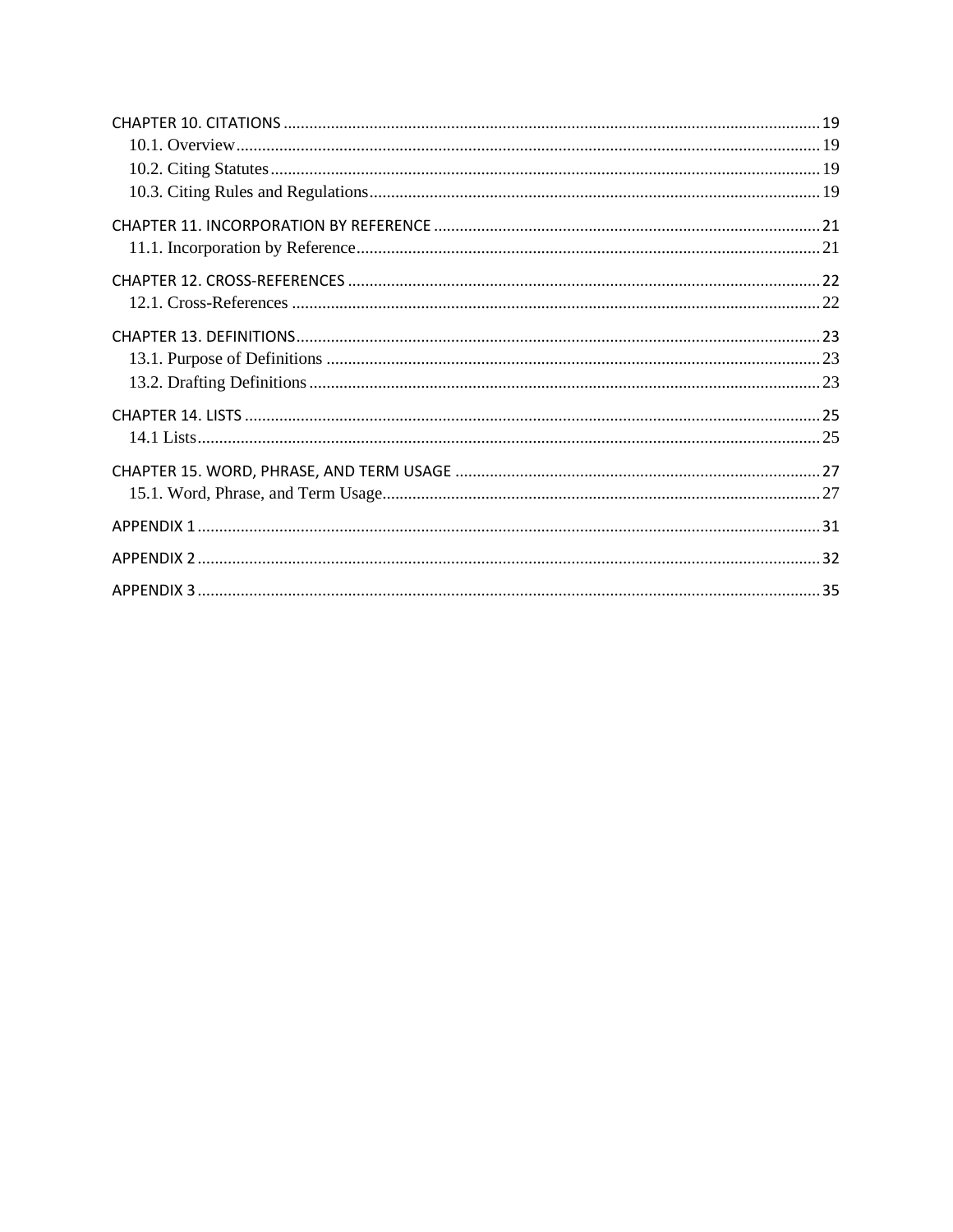# **CHAPTER 1. PURPOSE OF STYLE GUIDE**

<span id="page-6-0"></span>This style guide will assist agencies in drafting rules. Members of the public will have a better chance of understanding rules drafted and formatted if this guide is used. Having standard nomenclature, grammar, syntax, and usage can assist in this purpose. This guide is intended to address items not covered by rule but are important for consistency.

#### <span id="page-6-1"></span>**1.1. Who Should Use This Style Guide**

Each agency's rule-making coordinator, designated under G.S. 150B-21(a), should be familiar with and use this style guide. In addition, all agency staff members that are involved in drafting and reviewing proposed rules should use the style guide in rulemaking tasks. This style guide is designed to assist agencies adopting rules, members of the public in understanding them, and the Rules Review Commission (RRC) in reviewing them as provided by law. To assist agency staff in drafting rules, this style guide includes an Appendix of some example rules.

# <span id="page-6-2"></span>**1.2. Use of The Rulemaking Template**

When drafting rules, an agency should use the "Office of Administrative Hearings Rules Division Template," which automates the process of formatting a rule. If that template is not available, the agency is required to follow the general format instructions found in 26 NCAC 02C. For documentation pertaining to how to download and use the Office of Administrative Hearings Agency Template click the following link:

<https://www.oah.nc.gov/documents/rules/rules-oah%20template%20documentation>

#### <span id="page-6-3"></span>**1.3. Disclaimer**

This document is intended only as a guide and is not binding or controlling. As it is not a rule, it is not mandatory to use the style guide in rule drafting. This style guide does not have the force of law and cannot be used to challenge the validity of a rule. The controlling authorities for the drafting and review of rules are contained in the Administrative Procedure Act (APA, Chapter 150B of the General Statutes), and in the rules contained in 26 NCAC 02C and 26 NCAC 05. Failure to comply with any provisions in this style guide that are not mandated by the controlling law or rules will not be considered objectionable for the purposes of RRC review.

The provisions in the style guide may be modified by the Rules Review Commission (RRC) or the Office of Administrative Hearings (OAH). Agency staff are encouraged to confer with OAH staff if there is a conflict between this guide and the needs of the agency so that the concerns may be addressed.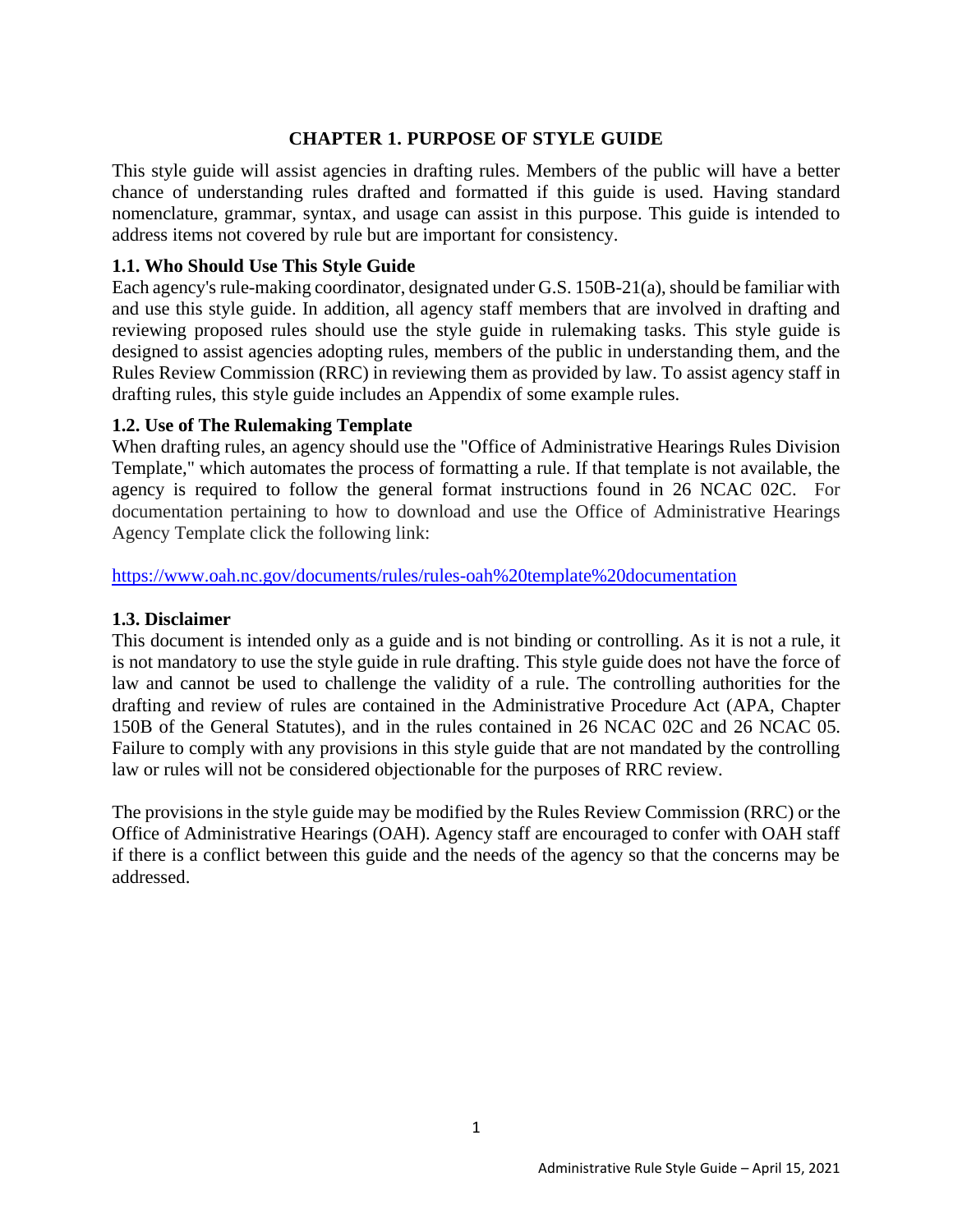# **CHAPTER 2. WORD SELECTION**

## <span id="page-7-1"></span><span id="page-7-0"></span>**2.1. Word, Term, and Phrase Usage**

Do not use more than one word or phrase for a single idea. Choose the clearest term and use it consistently throughout a set of rules. If a word does not convey its commonly accepted meaning, clarify that the term has a specialized meaning or is a term of art.

If a statutory term exists, use the statutory term. (see also Chapter 15, "Word, Phrase and Term Usage" section later in this guide.)

North Carolina Courts construe each word in laws and rules as having meaning and a reason for being there. Synonyms often have definitions that are just different enough to potentially alter the meaning of a rule. That is why using a word or phrase consistently reduces potential ambiguity.

#### <span id="page-7-2"></span>**2.2. Active Writing**

Write a rule in the active voice. Rules written in the active voice describe who shall do what.

*Ex. Avoid:* An appeal shall be filed in 30 days. *Use instead:* The employee shall file an appeal in 30 days.

> *Avoid:* A plan shall be approved before beginning the program. *Use instead:* The director shall approve a plan before beginning the program.

#### <span id="page-7-3"></span>**2.3. Verbs**

Use active rather than passive verbs.

| Ex. | Avoid:               | Use instead:    |
|-----|----------------------|-----------------|
|     | shall be considered  | shall consider  |
|     | shall be implemented | shall implement |

Use the present tense.

#### <span id="page-7-4"></span>**2.4. Adverbs**

Avoid the use of adverbs in rules. Adverbs are words that modify adjectives, verbs, and other adverbs. Adverbs answer the question "how." If a word has -ly attached to it, it is probably an adverb. Adverbs may add ambiguity to a rule, making it more difficult to comply with, or consistently enforce, a rule.

*Ex. Avoid*: Safety checks shall be performed frequently.

The sentence offers a vague answer to the question of how often someone needs to do safety checks. "Frequently" may mean hourly to one person, daily to another person, and quarterly to a third person.

*Ex. Use instead*: Safety checks shall be performed daily.

The sentence precisely tells the reader the minimum requirement for the frequency of performing safety checks.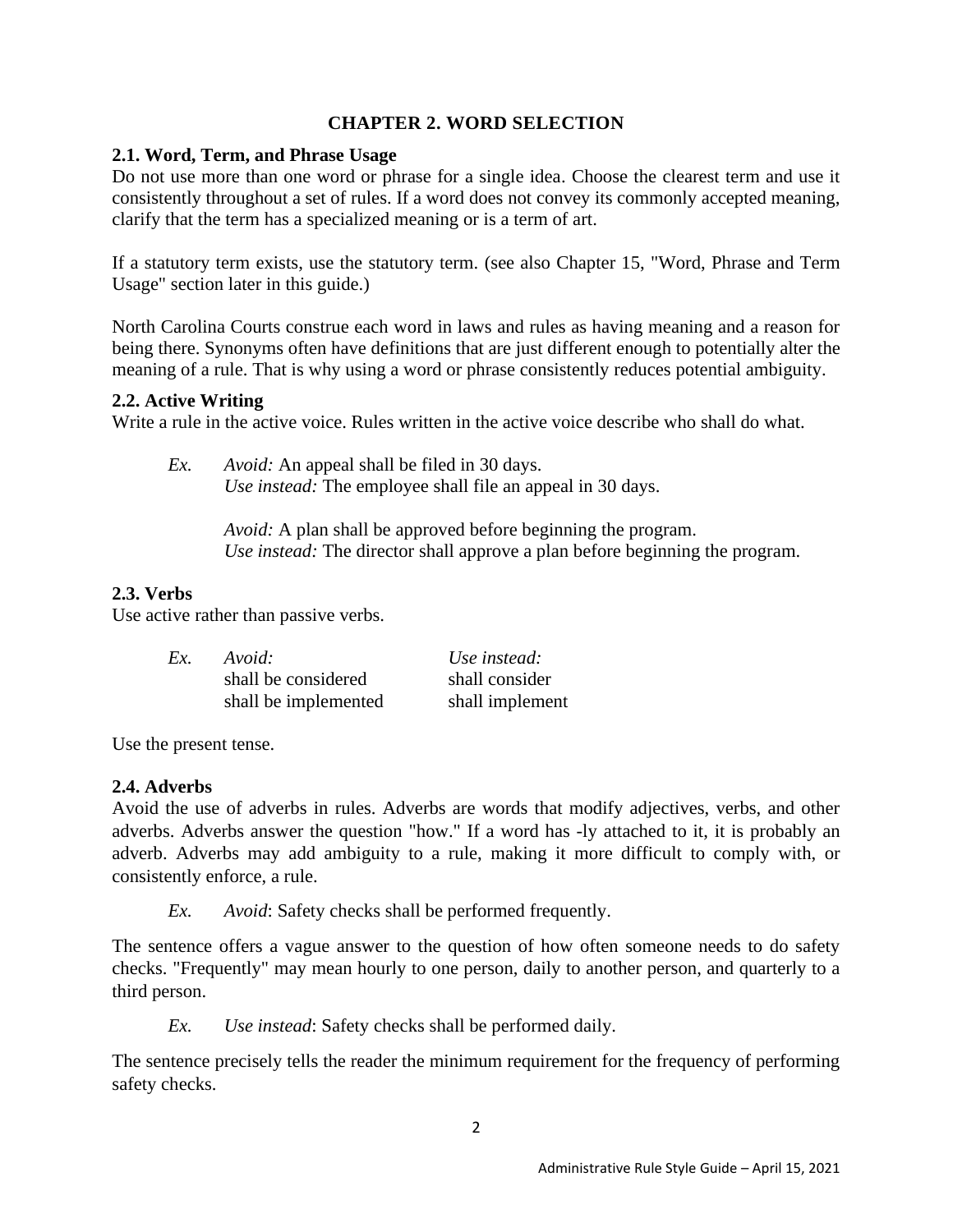#### <span id="page-8-0"></span>**2.5. Frequently Misused Words and Terms**

And/or. Never use this term under any circumstance. In most cases the word "or" is proper to convey the thought of "one, or the other, or any of them." If emphasis is needed, use terms such as "any of the following," "all of the following," "either of the following," and "or both."

Any, each, every, all, some. Do not use if "a," "an," or "the" can be used with the same meaning, or if the word can be omitted.

*Ex*. *Avoid:* "Any qualified employee shall..." *Use instead:* "Qualified employees shall..."

Articles. The articles *a, an*, and *the* signal whether the noun they modify is definite or indefinite. Use articles before nouns.

- *Ex*. the name
- *Ex*. an orange

Biannual. Biannual means twice a year. Use "semiannual" or "twice a year" instead. Biennial means every two years.

Capital means capital city; money or assets; first rate; capitol means the statehouse (capitol building).

Ensure means to make sure; Insure means to take insurance on or for.

Insure means to take insurance on or for; Ensure means to make sure.

It's always means "It is." Use "its" for all other uses of "it." "Its" is possessive.

Minimum and at least. Rules set minimum standards that the regulated public must follow. The use of the terms "at a minimum" or "at least" is unnecessary. Those terms should not be used.

Principal means most important.

Principle means comprehensive and fundamental law, doctrine, or assumption.

Pronouns. Use both genders or plural language.

*Ex*. Replace "he" with "he or she."

Replace "his" with "his or her."

Use "their" as a plural pronoun.

Alternatively, replace the pronoun with the noun to which it refers (such as "the applicant shall" rather than "he shall" in a sentence relating to duties of an applicant for a license or permit).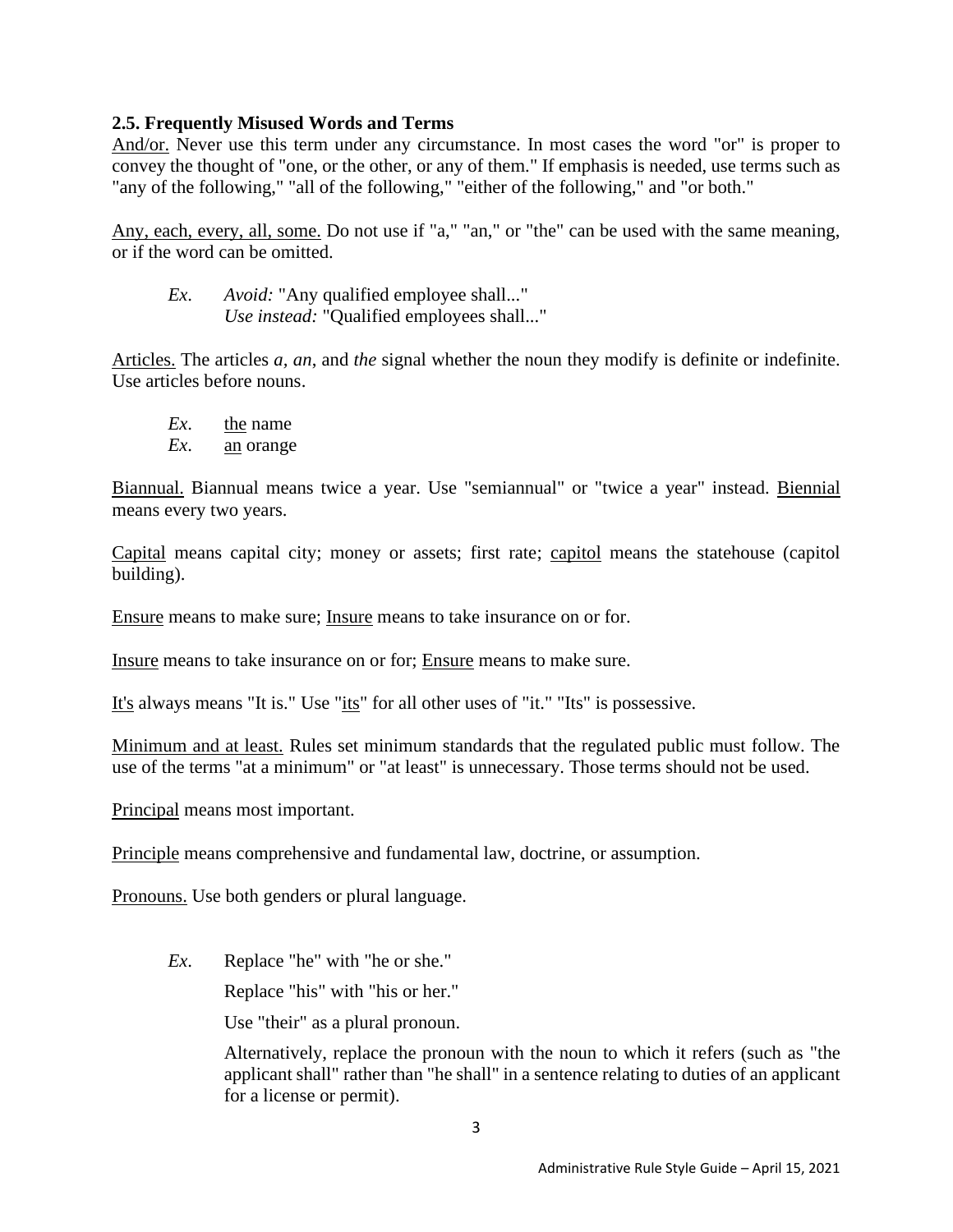Use an all-encompassing term like "the individual."

Said and Such. Do not use the words "said" or "such" in place of an article (a, an, the, thus, these, and those).

*Ex. Avoid:* "said form" or "such form" *Use instead:* "the form"

To avoid ambiguity, use a specific reference to what is being mentioned.

*Ex*. The form specified in Paragraph (a) of this Rule.

Redundant word pairs. Unnecessary pairs of words, such as "authorize and empower," "each and every," "any and all," "by and under," and "null and void," are repetitive, may be ambiguous. They should not be used.

*Ex.* "authorized and empowered" in the sentence "The Commissioner is authorized and empowered" can be replaced with "The Commissioner may"

Rules and regulations. These terms each have a specific meaning. "Rules" means State agency rules. "Regulations" usually refers to federal regulations. Do not use "regulations" when referring to State agency rules.

#### Shall, May, Must, Should, and Will.

"Shall" usually imposes upon someone a duty to act. When a sentence contains the word "shall," check for proper use of the word by reading the sentence and substituting the phrase "he or she has the duty" for "he or she shall." To prohibit, use "shall not." Do not use the word "must."

"Shall" also indicates the operation of a rule, as in "Public water supplies shall be governed by this Section." This is preferable to saying, "This section governs public water supplies.", unless in context the word "shall" might indicate the rule does not operate in the present when in fact it does.

"May" confers a use instead, power, or privilege without imposing an obligation. When using the term "may," there is no need to add the phrase "at his or her discretion." If an agency "may" take an action, it also may choose not to act. If an agency "may" act, the rule shall state the factors, standards, or circumstances that will guide the agency in deciding whether to act, as required by G.S. 150B-19(6). By contrast, if a regulated person "may" act, the rule simply allows the action and need not state standards.

"Should" expresses a value judgment about whether a situation is desirable or undesirable. Never use "should" in rules absent a specific statutory directive. Use "shall" or "may" instead.

"Will" expresses the simple future. It is used to indicate prediction, in contrast to "shall," which indicates command.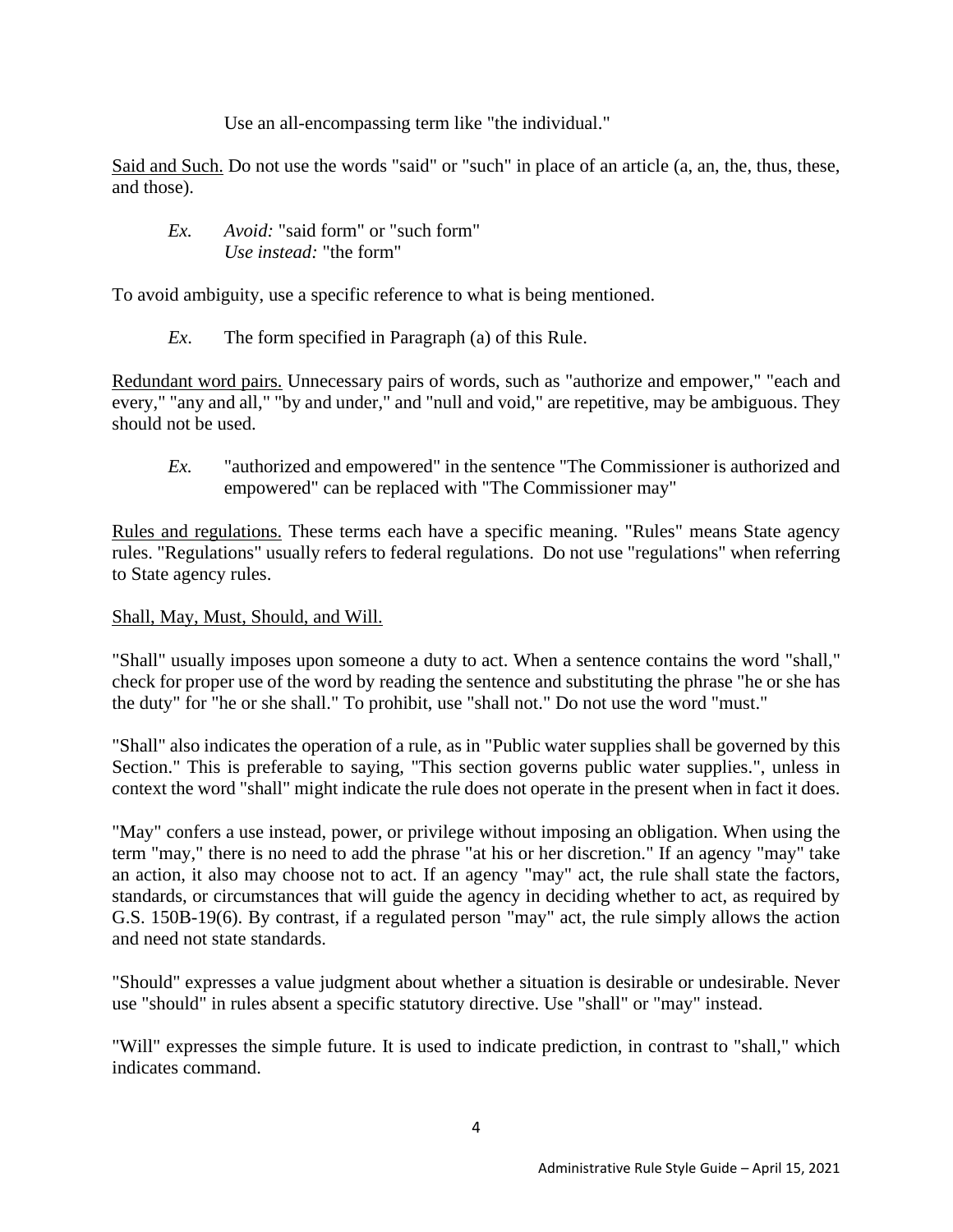*Ex*. In awarding grants for tourism projects, the town council shall give priority to proposed projects that will facilitate and support tourism.

That and which. These terms are not interchangeable. "That" is used to introduce a clause that is necessary for full comprehension of the sentence and is never set off by commas. "Which" is used to introduce a clause that provides nonessential or parenthetical information and is usually set off by commas.

- *Ex*. Any funds that are not spent shall lapse.
	- The Division, which is responsible for all licenses, shall provide ...

Vague words and phrases. Do not use words such as "herein," "above," "below," "currently," "foregoing," "formerly," "hereafter," "heretofore mentioned," "hereunder," "notwithstanding," "now," and "thereafter." Instead, use specific references, such as "in this Chapter," "under this Section," or "prior to July 1, 2017."

#### <span id="page-10-0"></span>**2.6. Excess Language**

Excess language may seek to spell out all possibilities and nuances in a rule. Instead, it makes a rule cluttered and often ambiguous.

*Ex. Avoid:* The Hearing Officer shall control the direction of the flow of discussion and the management of the hearing. *Use instead:* The Hearing Officer shall conduct the hearing.

#### <span id="page-10-1"></span>**2.7. Use Verbs**

Do not transform verbs into nouns.

*Ex. Avoid:* construction, renovations, alterations or demolitions of institutions coordination of the preparation of the building renewal request *Use instead:* constructing, renovating, altering or demolishing institutions coordinating preparation of the building renewal request

#### <span id="page-10-2"></span>**2.8. Abbreviations and Contractions**

Define the abbreviation if one is used, either in a definition rule or, if it is used in a single rule, in the rule in which it is used.

- (1) An abbreviation may be used if part of a name.
- (2) Use the abbreviations a.m. and p.m. to express time. However, specify either noon or midnight; do not use 12:00 p.m., 12:00 a.m., 12:00 noon, or 12:00 midnight.
- (3) In technical sections of a rule, units of measure may be abbreviated. In non-technical sections of a rule, write out the names of the units.
- (4) Symbols may be used in text for chemical elements, equations, formulas, and tabular matter.
- (5) Do not use the following abbreviations: et seq., e.g., i.e., etc.
- (6) Avoid using contractions.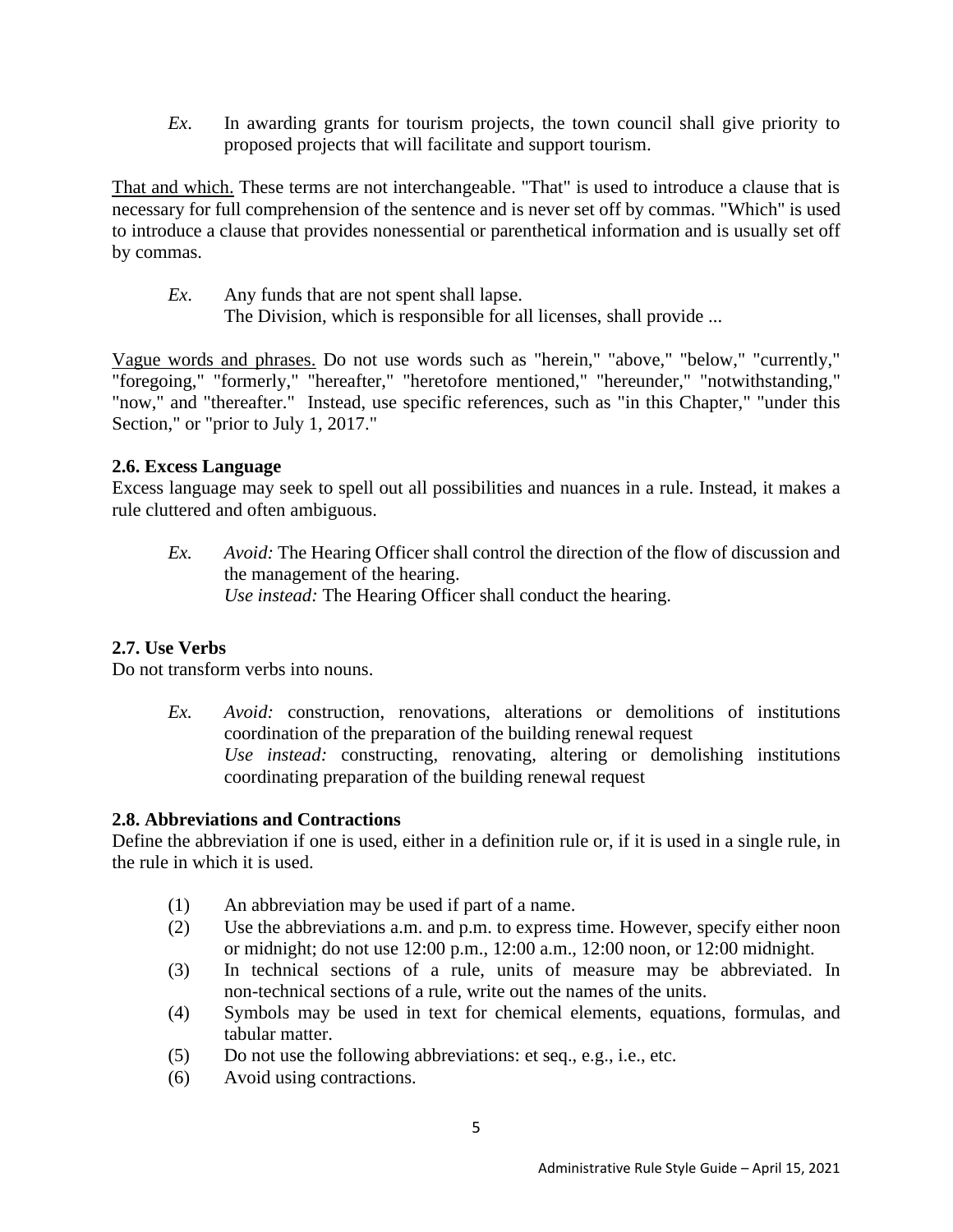#### <span id="page-11-0"></span>**2.9. Phrase Involving Time**

When a rule uses a phrase involving time, the agency should make sure that the phrase or timeline is clear and does not create ambiguity. Examples of time-based phrases include "prior," "after," "when," and "as they occur."

*Ex. Avoid:* "After receiving a request, the agency shall notify the applicant that ..." *Use instead:* "After receiving the request, the agency shall notify the applicant within five business days that …"

Please note that sometimes a rule may imply some time-based event, even if it does not use a timebased phrase. The example below does not use a word like "before," "after," or "when," but the implication is that the licensee should act within a certain time frame. Agencies may need to clarify the timing of events to avoid vagueness.

*Ex. Avoid:* "The licensee shall notify the board of an address change." *Use instead:* "The licensee shall notify the board of an address change within 30 days."

#### <span id="page-11-1"></span>**2.10 The Difference Between an Acronym and an Initialism**

Acronyms and initialisms are often confused abbreviations, but they are different.

An acronym is an abbreviation usually formed from the first letter of each word, but pronounceable as a word.

*Ex.* RAM (Random Access Memory) or NASA (National Aeronautics and Space Administration).

An initialism is similar to an acronym, but is not pronounced as a word, but read as the individual letters.

*Ex.* NSA (National Security Agency), OAH (Office of Administrative Hearings), RRC (Rules Review Commission).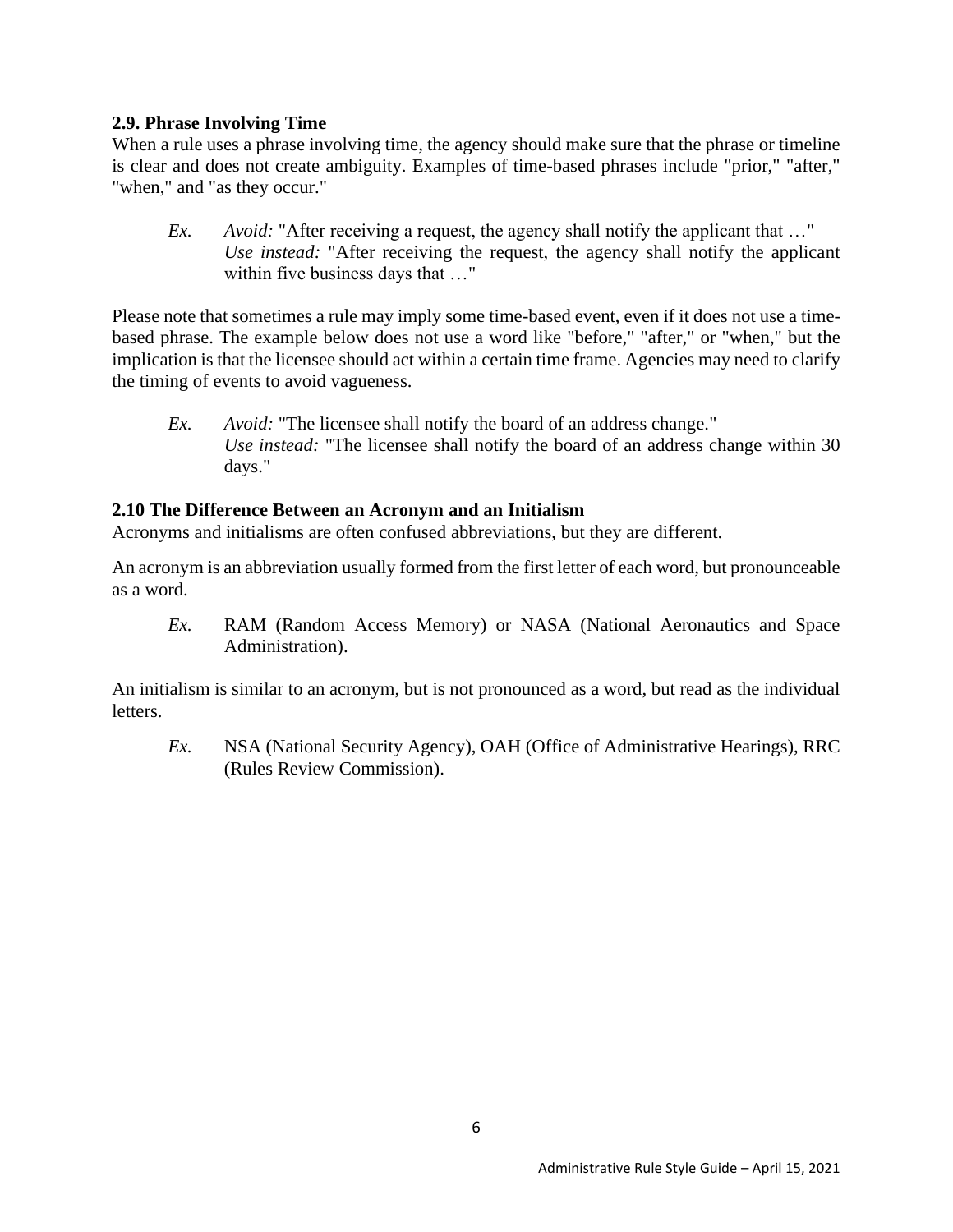# **CHAPTER 3. FORMAT**

# <span id="page-12-1"></span><span id="page-12-0"></span>**3.1. Bold Text**

Do not bold any words or phrases in the text of a rule. Bold these: Chapter titles, Subchapter titles, Section titles and Rule titles.

# <span id="page-12-2"></span>**3.2. Capitalization**

Only capitalize the following words:

The first word in a sentence.

The months of the year.

The names of state and federal regulations, constitutions, statutes, and rules.

The names of legislative, administrative, and judicial bodies and departments, bureaus, and offices.

Rule when referring to a specific rule, but not to refer generally to rules or to unspecified rules.

*Ex*. Paragraph (b) of this Rule Rule .0707 of this Section the rules of this Chapter the rules of this Section these Rules

A title that is used to identify a specific position.

*Ex.* The Secretary of the Department or the Secretary (when referring to the individual in charge of a named department)

The United States, State when referring to the State of North Carolina, and the names of states, counties, and cities.

Do not use all capital letters for a word, unless the capitalized word is part of a quotation, a form, a chart or table, an acronym or initialism that has already been defined in rule, or is the rule name.

When in doubt, use lowercase letters for the word or phrase. Check the language in the authorizing statutes for guidance regarding capitalization.

Do not capitalize the following words unless they stand for or are part of a proper name: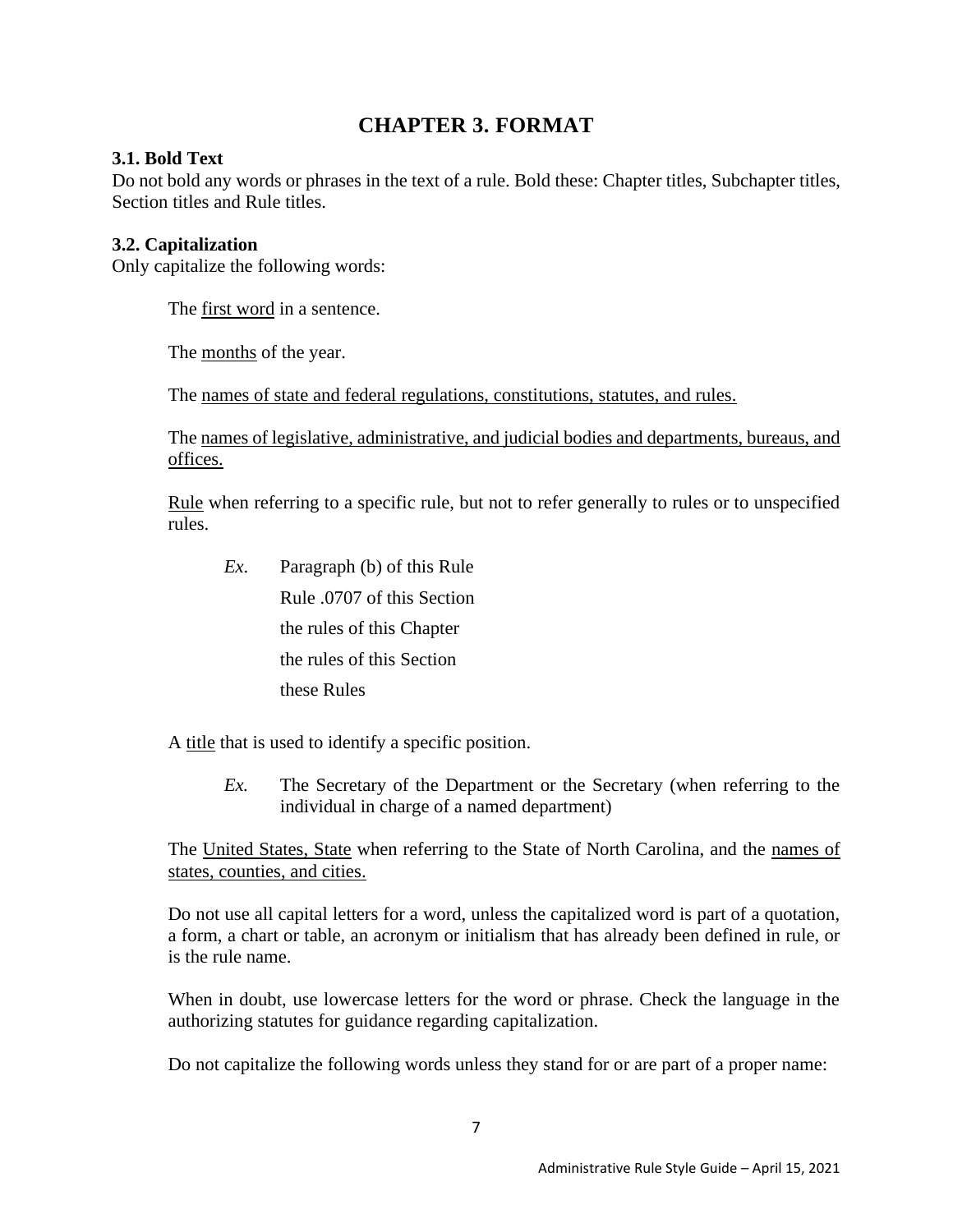administrative law judge administration agency board bureau commission department director division executive

federal government hearing officer judge judicial branch legislative legislative branch state statutes

# <span id="page-13-0"></span>**3.3. Italics**

Do not italicize any words or phrases, including Latin terms, in the text of a rule.

#### <span id="page-13-1"></span>**3.4. Punctuation**

Use only a single space after any type of punctuation such as a period or colon.

Colons. Place a colon after a clause containing an expression that introduces a series of items.

*Ex.* The petition shall contain the following: the name, address, and occupation of the petitioner.

Commas. A comma alters the meaning of a sentence: consider "Let's eat, Grandma" or "I'm sorry, I love you" without the comma.

- (1) Place a comma between clauses that could be written as separate sentences.
	- *Ex.* The Commissioner shall appoint a Deputy Commissioner, and the Deputy Commissioner shall preside over the Advisory Task Force.
- (2) Use a comma to set off a clause that could be omitted without altering the meaning of the main clause.
	- *Ex.* The application, which may be obtained from the Department of Administration, shall be submitted by June 30, 2018.
- (3) Set off a dependent clause that comes before a main clause with a comma.
	- *Ex.* After the hearing officer completes the report, the hearing officer shall submit the report to the chief hearing officer.
- (4) Use a comma to separate words, phrases, or clauses in a series; and use a comma before the conjunction, such as "and" or "or."
	- *Ex.* The members of the committee are the Chairman, Vice Chairman, and Ex.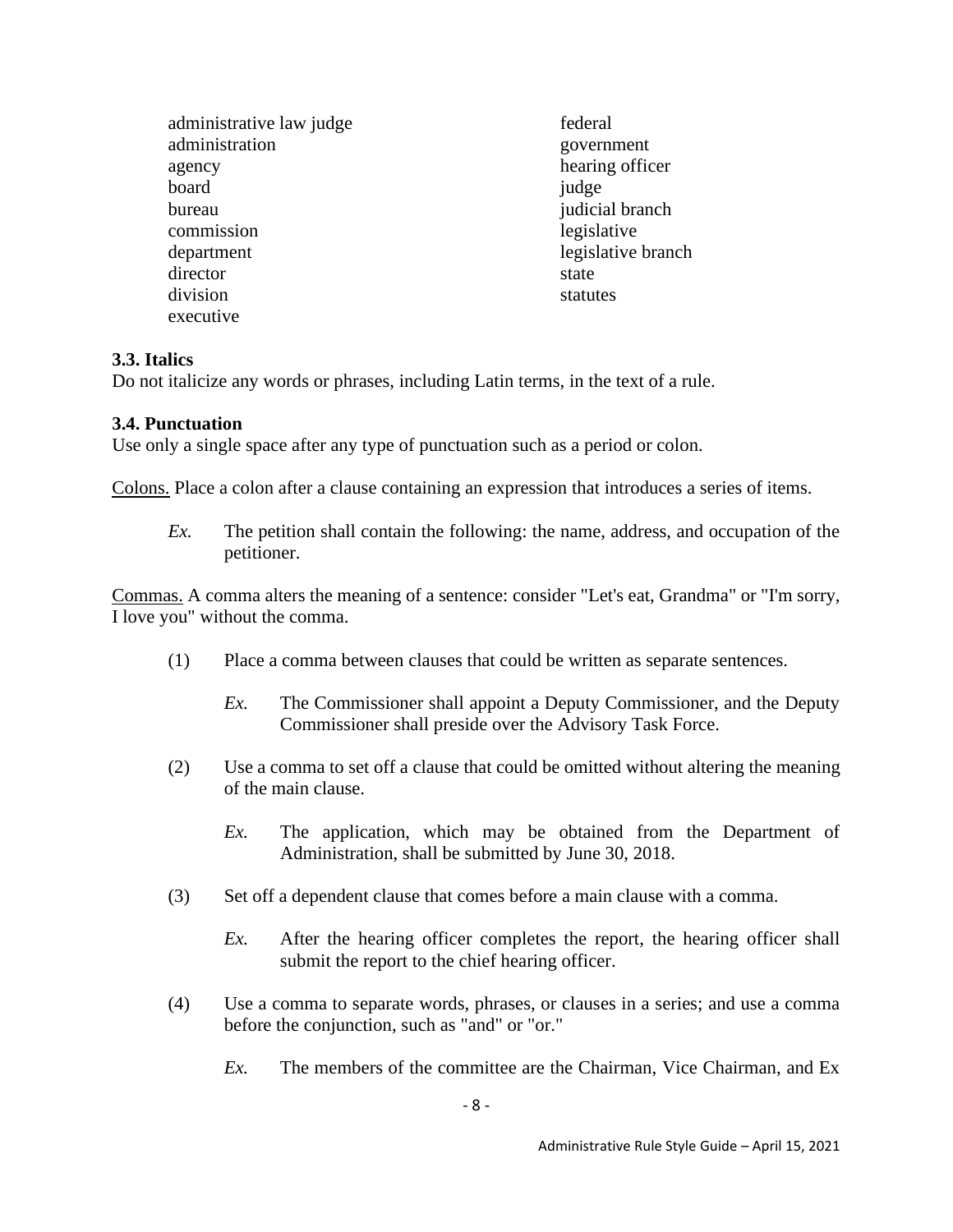Officio members of the Commission.

- (5) Use a comma to set off the year following the month and day.
	- *Ex.* A license issued before June 30, 2018, shall be renewed by June 30, 2020, or it shall expire.
- (6) Do not use a comma around the year when it follows the month alone.
	- *Ex.* All licenses issued by the Board after June 2020 shall be effective for a period of three years.
- (7) If using a quotation, place commas and periods inside quotation marks.

This style guide encourages the "Oxford Comma," also known as the serial comma. The presence or absence of a comma before the word "*and"* or before the word "*or"* in a list of three or more items is the subject of much debate. Here is a discussion from the Oxford English Dictionary itself:

"The last comma can serve to resolve ambiguity, particularly when any of the items are compound terms joined by a conjunction, and it is sometimes helpful to the reader to use an isolated serial comma for clarification even when the convention has not been adopted in the rest of the text."

# *Ex. cider, real ales, meat and vegetable pies, and sandwiches*

Dashes. Do not use dashes in text material.

Dates. Use commas surrounding specific dates, including one after the year. (see also entry in this section under "commas").

*Ex.* "July 8, 2013, when …". Do not use a comma when only the year and month are listed. For example, "July 2013" or "December 1."

Forward slash (*/*) or backward slash (*/*). Never use the forward or backward slash except in a defined term, term of art, or part of a website address.

Hyphens. Only use hyphens if used in the dictionary, unless the use of a hyphen improves readability. Words that together function as a single adjective require a hyphen:

*Ex.* In the term "sales-tax restrictions," the words "sales" and "tax" together modify the term "restrictions" and are hyphenated.

Descriptive words that include numbers are hyphenated, such as "three-month's leave" or "31-day waiting period." See Chapter 5 on when to use figures. Hyphenate written numbers from 21 to 99, for example "thirty-five".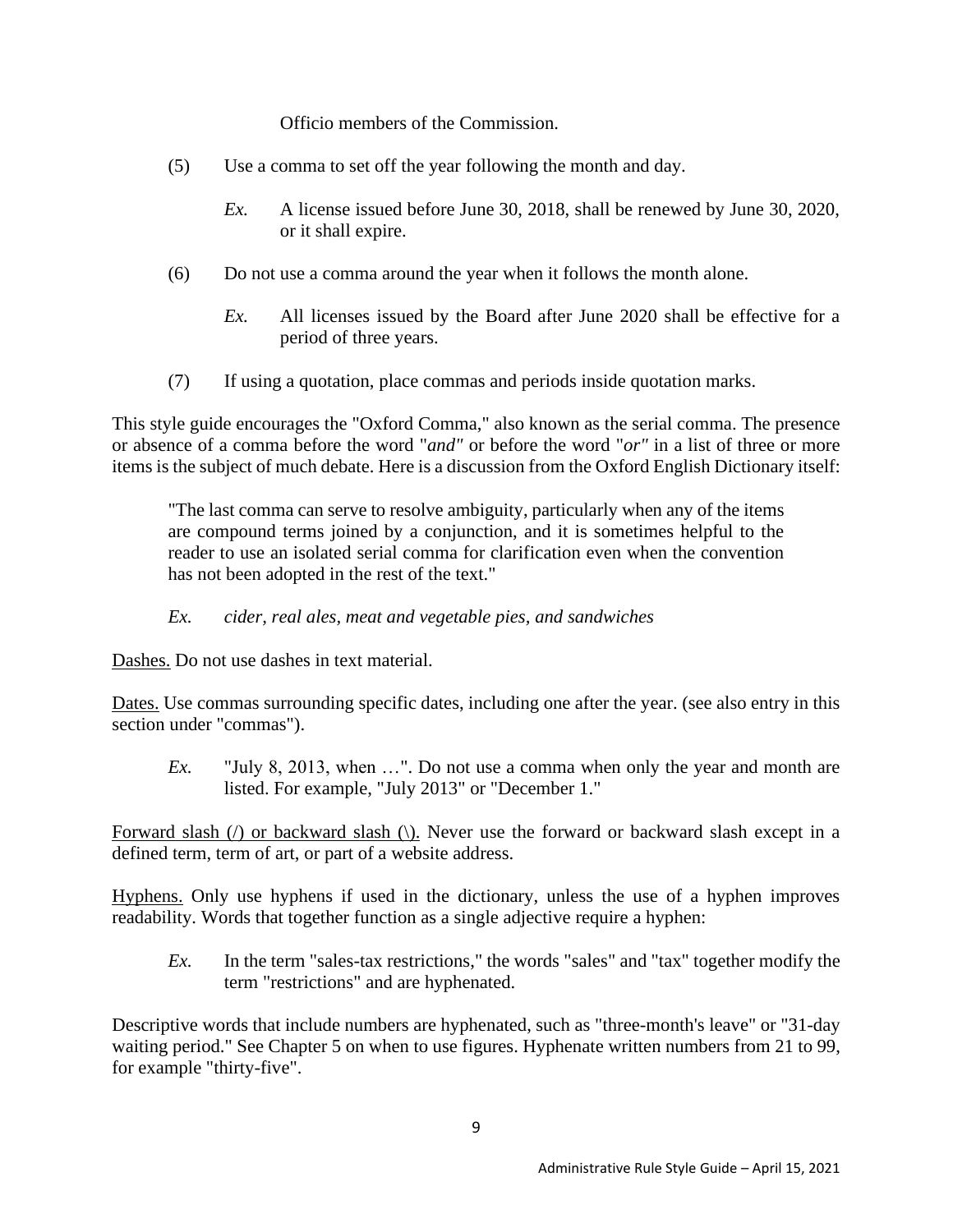Periods. Use a period at the end of a complete sentence. Do not use a period after a chapter name, a rule name, or after the full rule number that appears before the rule name. If using a quotation, place commas and periods inside quotation marks.

Parentheses. Avoid the use of parentheses. Use parentheses only for words, phrases, clauses, or sentences by way of example. A common error is to use "sale(s)" or "licenses(s)" to cover circumstances when there may be more than one, but the correct reference is to use "sales" or "licenses."

*Ex. Avoid*: All applications shall contain the requested information (name, lot number, and building size) and be submitted to the Director. *Use instead:* All applications for permit shall contain the name, lot number, and building size, and be submitted to the Director.

Quotation Marks. Use quotation marks around terms being defined or used in quotations or titles of documents. Do not use quotation marks in text to indicate words used in a special sense. Place commas and periods inside quotation marks. Place other punctuation marks (such as semicolons or colons) inside quotation marks only if they are part of the matter quoted.

Semicolons. Avoid using semicolons within a sentence in a rule. If a sentence is long enough to need semicolons, it is usually best to break it into separate sentences. If necessary, use semicolons to separate listed items if one or more of the items contains a comma. (Also see the discussion of semicolons in Chapter 14, which deals with lists, in this style guide.)

*Ex*. All records, reports, and information required to be submitted to the Commission or the Director; any public comment on these records, reports, or information; and the draft and final permits shall be disclosed to the public.

# <span id="page-15-0"></span>**3.5. Spelling**

If there is more than one spelling for a word, check the Merriam-Webster dictionary and use the spelling that appears first. A free online version of the dictionary is available at: https://www.merriam-webster.com/.

# <span id="page-15-1"></span>**3.6. Underlining**

Formatting of rules during the rulemaking process is governed by 26 NCAC 02C. In formatting proposed or adopted rules for publication or review, the agency will underline new text. Just as bolded and italicized text are not allowed, no text will be underlined when a rule is published in the North Carolina Administrative Code.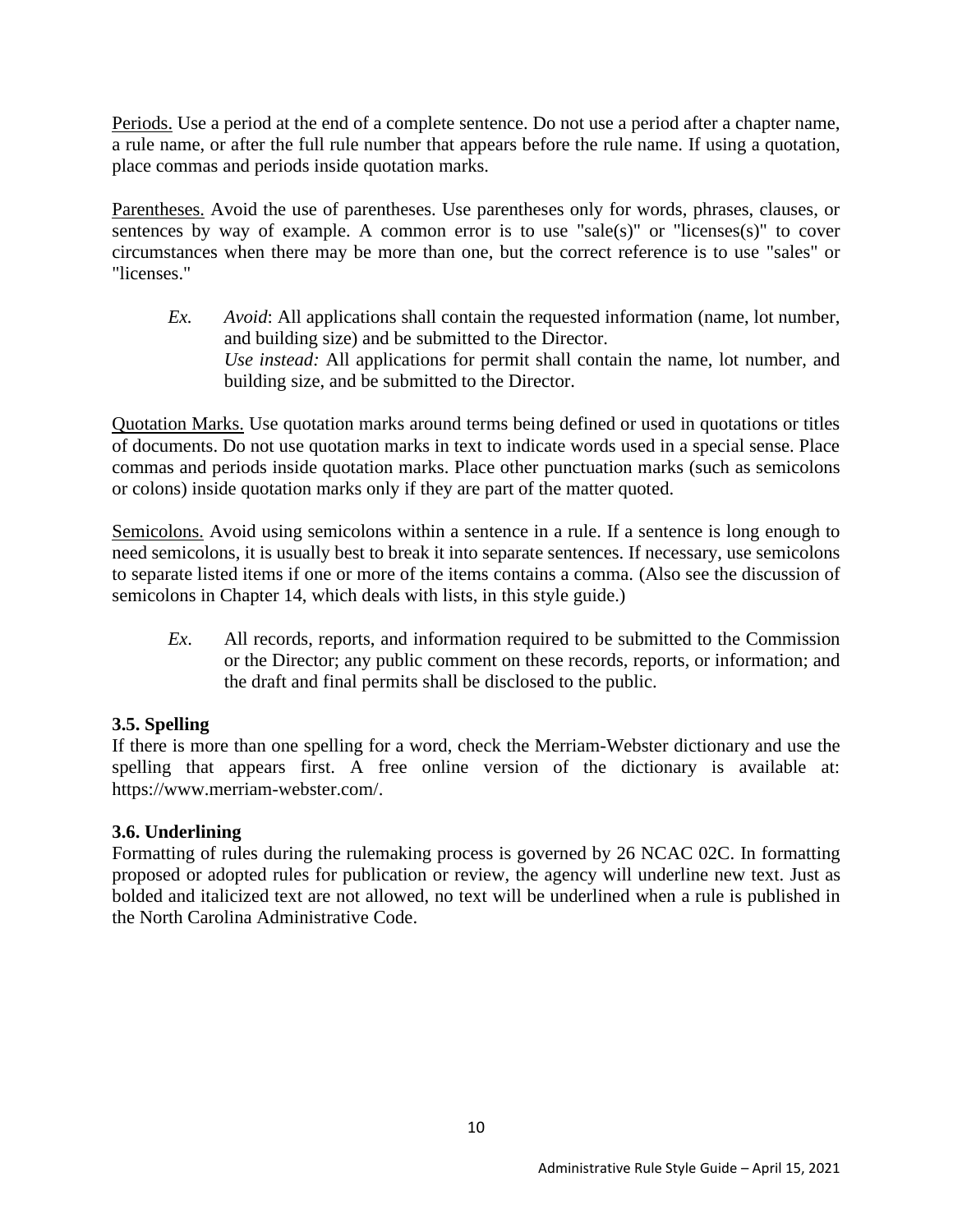# **CHAPTER 4. AGENCY CONTACT RULE**

#### <span id="page-16-1"></span><span id="page-16-0"></span>**4.1. Contact Rule**

Write a simple contact rule that includes:

- (1) the agency's mailing and email address;
- (2) the agency's physical address and office hours;
- (3) the agency's telephone number; and
- (4) the agency's website address or URL.

If a rule states "contact the agency for this form" or "bring copies to the agency" it should crossreference the contact rule, which can be amended as needed without publishing notice in the Register, as provided by G.S. 150B-21.5.

#### <span id="page-16-2"></span>**4.2. Mailing Addresses**

Use the abbreviations "NC" and "P.O. Box" when including an address in rule. The address may be contained in a sentence or indented.

# **21 NCAC 68 .0102 BOARD ADDRESS**

(a) Unless otherwise directed, all correspondence shall be mailed to the following address:

North Carolina Addiction Specialist Professional Practice Board P.O. Box 10126 Raleigh, NC 27605.

(b) The Board website shall be located at www.ncsappb.org.

# **30 NCAC 01 .0102 LOCATION AND CONTACT INFORMATION**

The State Ethics Commission is located at 424 N. Blount St., Raleigh, NC 27601-1010. The mailing address is 1324 Mail Service Center, Raleigh, NC 27699-1324. The Commission's telephone number is (919) 715-2071. The Commission's e-mail address is ethics.commission@doa.nc.gov....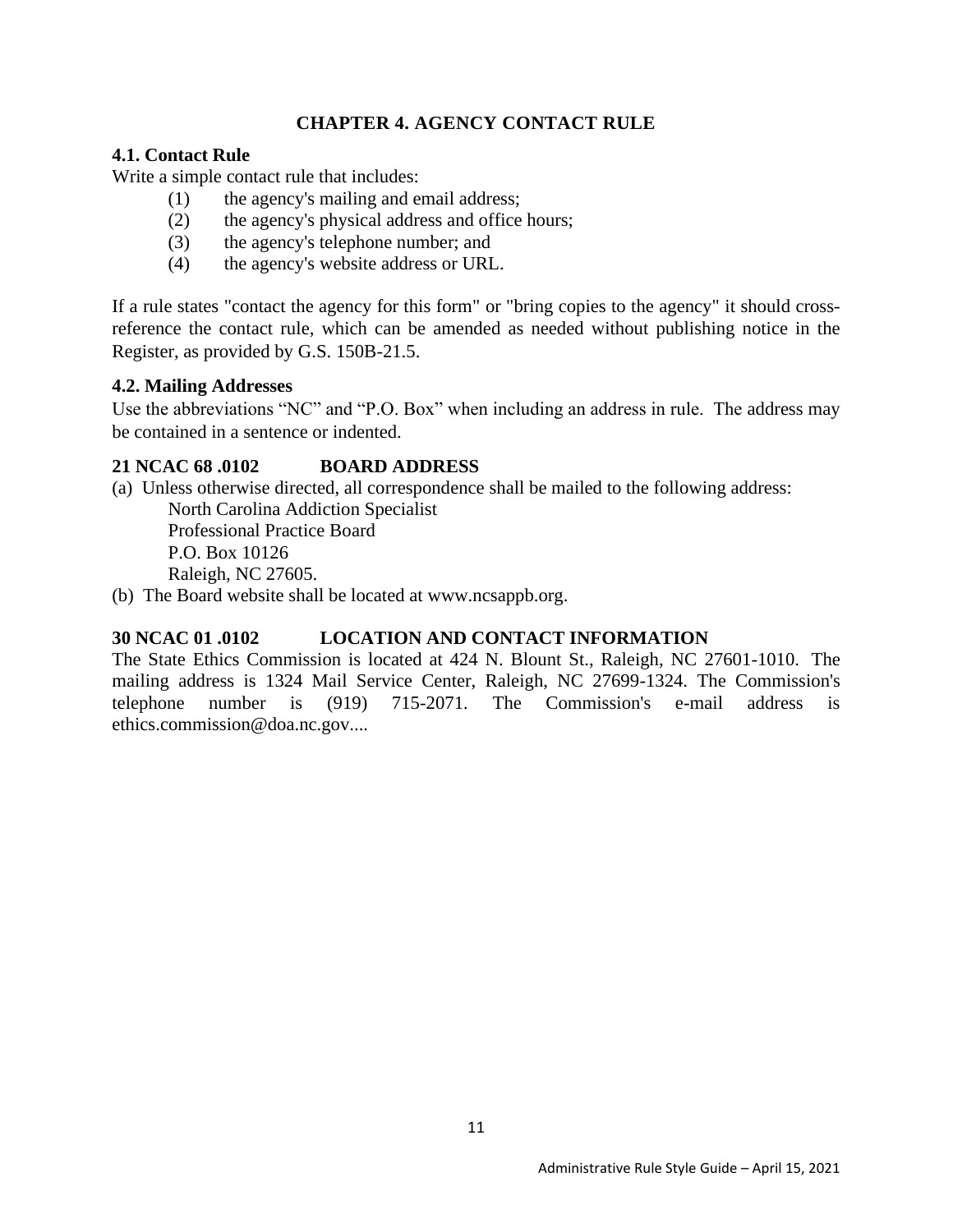#### **CHAPTER 5. NUMBERS AND SYMBOLS**

#### <span id="page-17-1"></span><span id="page-17-0"></span>**5.1. Numbers**

26 NCAC 02C .0108(9) governs the use of numbers within the text of rules.

Spell out the numbers one to nine, and use figures for zero and for numbers over nine. If a phrase contains two numbers, only one of which is over nine, use figures for both. If a sentence begins with a number, spell out the number.

- *Ex*. Fourteen of the individuals appointed to the committee shall be members of the Commission.
- *Ex*. Applicants shall submit 3 copies each of the 15 required forms.

If a proper name includes a number, write the number as it appears in the proper name.

Use figures in citing State and federal statutes, Session Laws, rules, regulations, or Executive Orders.

A number with more than 3 digits requires a comma.

*Ex.* 241 1,007

For fractions when the denominator is nine or less, write the fractions in words unless the fraction is part of a chart or formula. When it is over nine, express the fraction in figures.

*Ex*. three-eighths, one-half, 5/16, 3/25

In a date, the day of the month is a numeral.

*Ex.* July 6, 1982

#### <span id="page-17-2"></span>**5.2. Symbols**

The percent symbol (%) is not used except in charts or formulas.

*Ex.* 25 percent or twenty-five percent

#### <span id="page-17-3"></span>**5.3. Computations**

Write computations using either a list or formula.

*Ex.* "Curie" is the special unit of radioactivity. One curie is equal to 3.7 x 10<sup>10</sup> disintegrations per second = 3.7 x 10<sup>10</sup> becquerels = 2.22 x 10<sup>12</sup> disintegrations per minute.

#### <span id="page-17-4"></span>**5.4. Money**

Monetary amounts within the text are required to be spelled out, followed by the figures in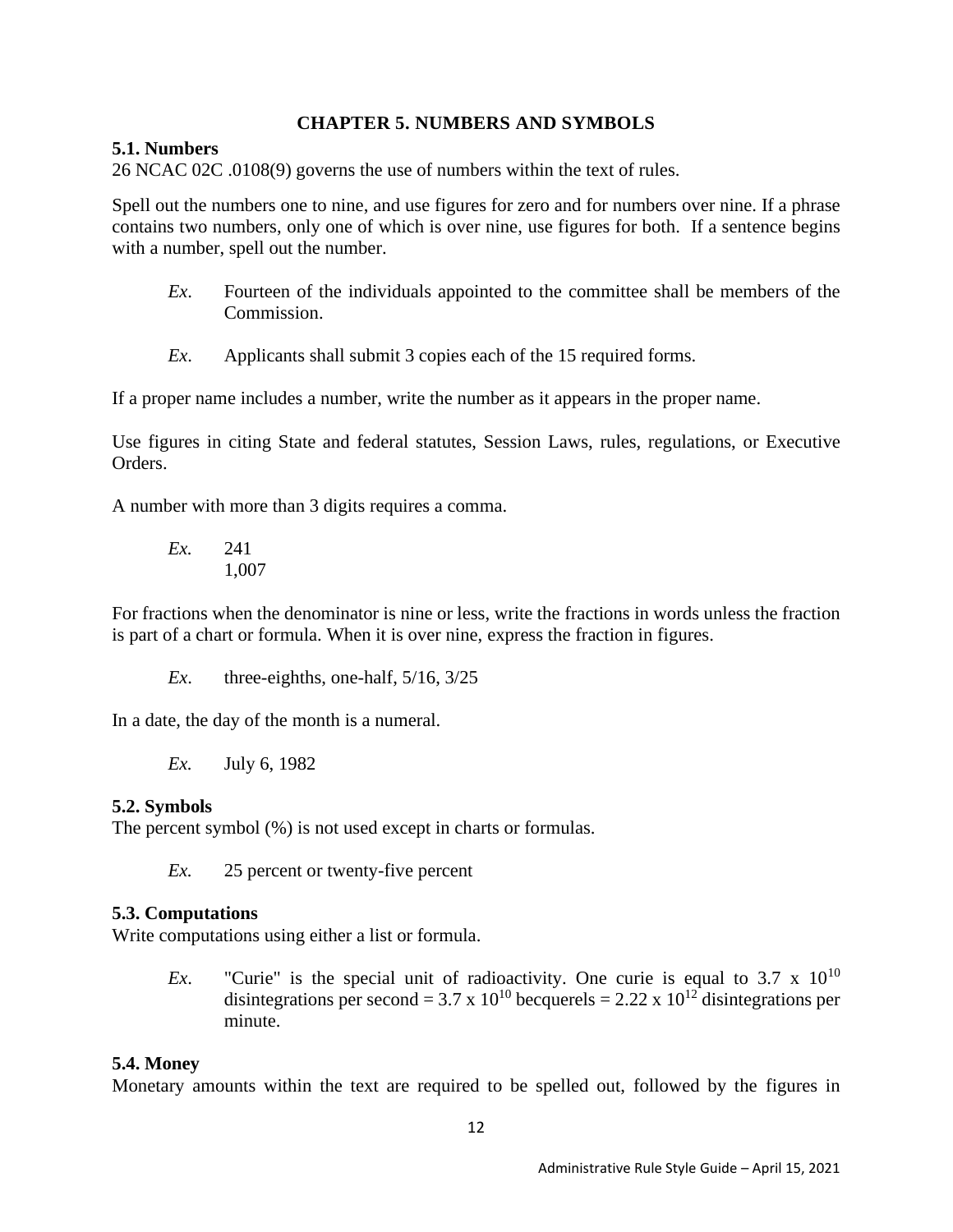parentheses. (This does not apply when a fee schedule is set out in tabular form). Decimals and zeros are not used for even dollar amounts of \$1,000 or more. Money amounts that are less than \$100.00 and contain two words, and similar compounds in amounts over \$100.00, are hyphenated.

*Ex*. two thousand three hundred forty-two dollars (\$2,342) ninety-five dollars (\$95.00)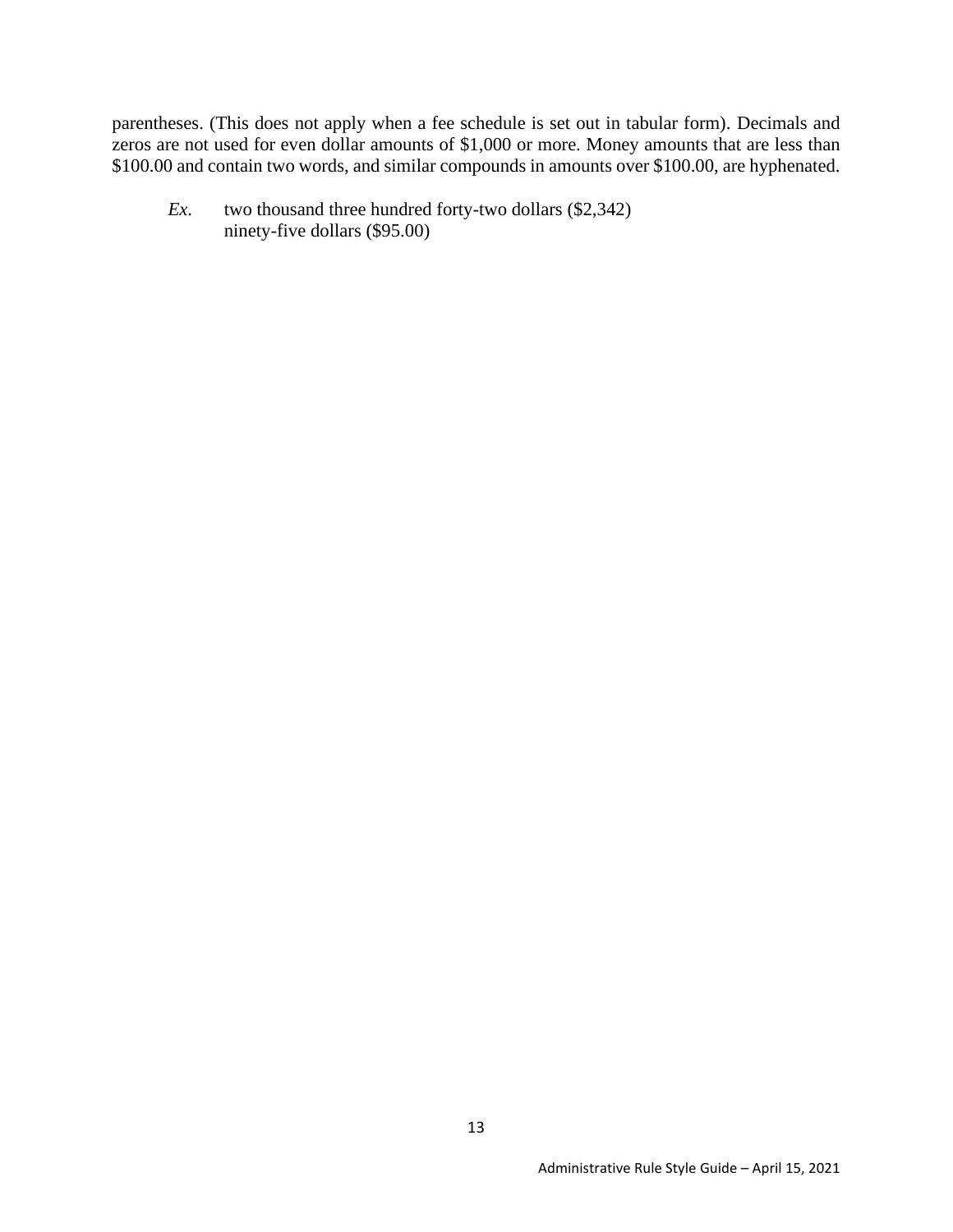## **CHAPTER 6. FOOTNOTES, APPENDICES, AND EXPLANATORY NOTES**

#### <span id="page-19-1"></span><span id="page-19-0"></span>**6.1. Use of Footnotes, Appendices, and Explanatory Notes**

Do not use footnotes or appendices in rule drafting. Any material that might otherwise be placed in a footnote or appendix must be inserted in the text of the rule.

If necessary in unusually complicated and voluminous sets of rules, a brief explanatory note may be added to the text, as long as it does not change the meaning of the rule.

*Ex*. If required by G.S. 89C, a professional engineer shall prepare these documents. The applicant shall provide the following documents to the Division by the applicant: Note: The North Carolina Board of Examiners for Engineers and Surveyors has determined, via letter dated December 1, 2005, that preparation of engineering design documents pursuant to this Paragraph constitutes practicing engineering under G.S. 89C.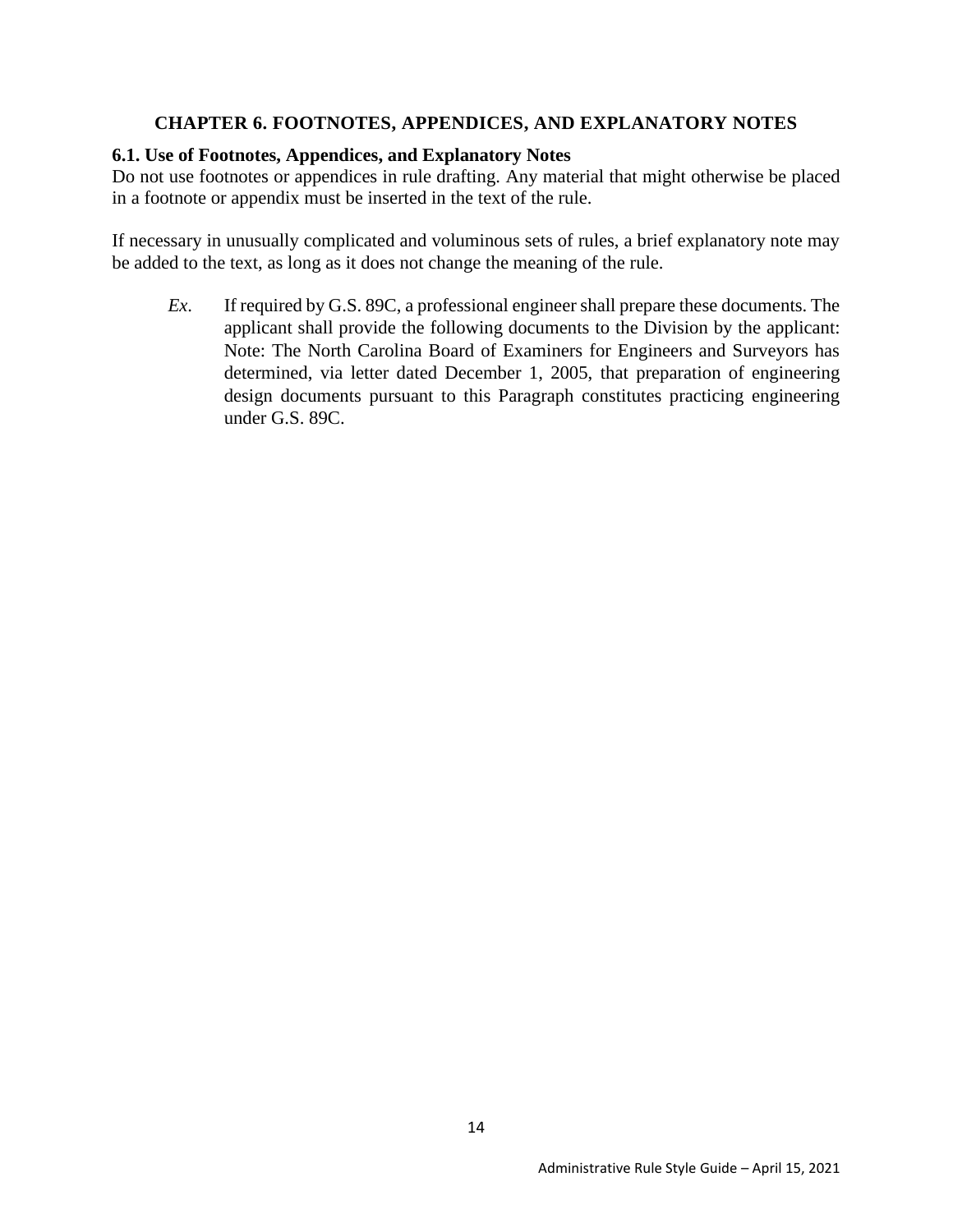# **CHAPTER 7. TABLES AND ILLUSTRATIONS**

#### <span id="page-20-1"></span><span id="page-20-0"></span>**7.1. Tables and Illustrations**

Write rules that are understandable without drawings, photographs, or tabular material. The body of a rule may include charts and figures only if the material complies with 26 NCAC 02C.

# **21 NCAC 14T .0501 SUBMISSION OF RECORDS**

All cosmetic art schools must submit to the Board the appropriate, completed, original Board form for each student including enrollment, transfer, withdrawal and graduation. Cosmetic art student forms shall be submitted to the Board within the required time frame established in the following table.

| 15 Days                                                                                  | 30 Days                                             |
|------------------------------------------------------------------------------------------|-----------------------------------------------------|
| Esthetics, Manicuring, Natural Hair Care and   Cosmetology forms including: enrollments, |                                                     |
| Teacher<br>trainee<br>forms                                                              | including:   withdrawals, transfers and graduations |
| enrollments, withdrawals, and transfers                                                  |                                                     |
|                                                                                          | Esthetics, Manicuring, Natural Hair care and        |
|                                                                                          | Teacher trainee graduation forms                    |

*History Note: Authority G.S. 88B-2; 88B-4; 88B-16; 88B-17;*

*Eff. January 1, 2012; Pursuant to G.S. 150B-21.3A, rule is necessary without substantive public interest Eff. January 13, 2015.*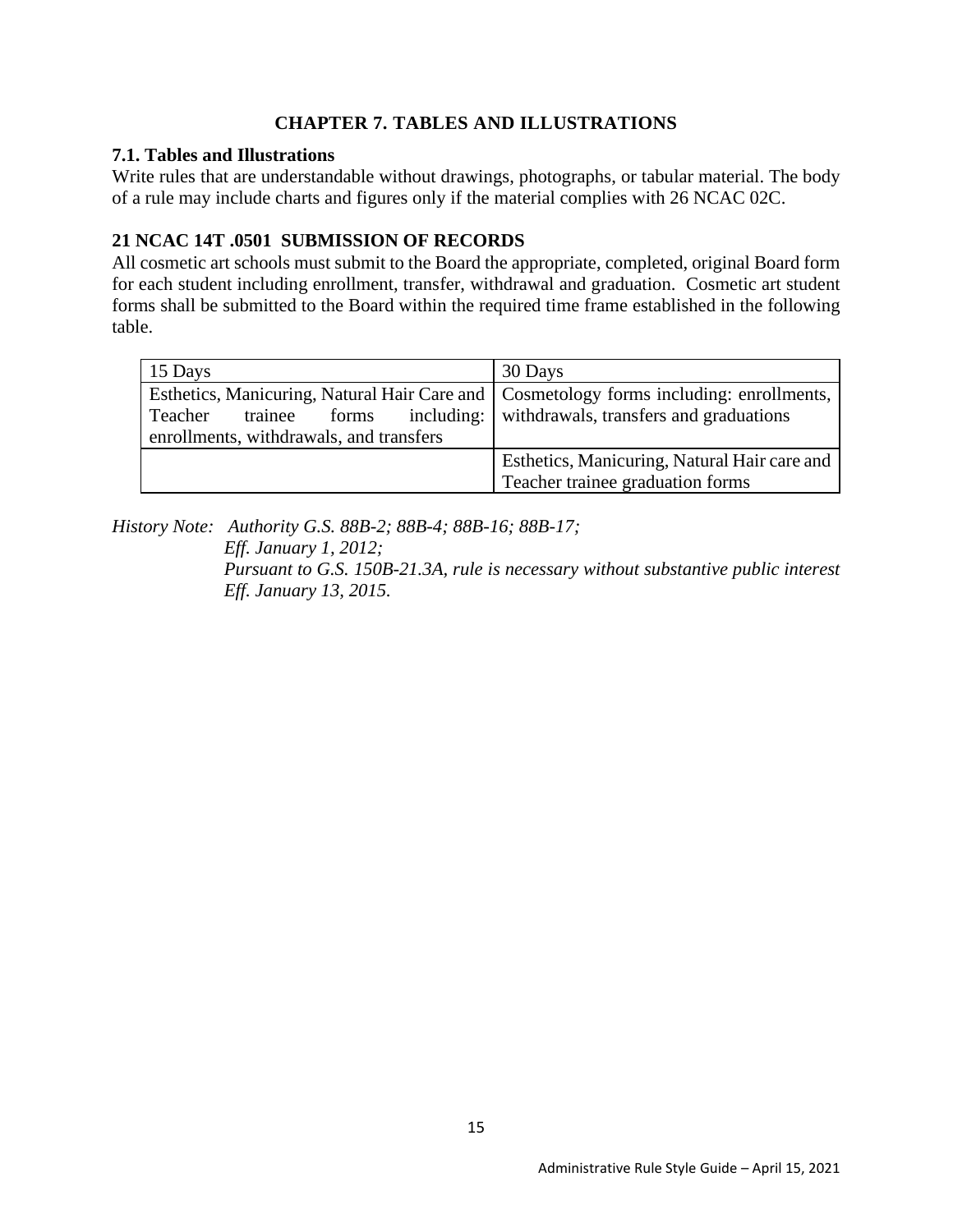#### **CHAPTER 8. FORMS**

#### <span id="page-21-1"></span><span id="page-21-0"></span>**8.1. Forms**

Generally, a form need not be adopted as a rule, pursuant to G.S. 150B-2(8a)(d). However, the contents of forms required by an agency must be adopted in a rule or set forth in statute.

- *Ex.* Legislation instructs an agency to create a form by saying, for example, "in a form prescribed by the agency." The agency should list the contents of the form in a rule.
- *Ex.* An agency requires an application form for a license or permit and will not process the application without the form. The agency should list the contents of the form in a rule.
- *Ex.* An agency asks applicants for a grant program for photographs to use on the agency's website to inform the public about the grant program. The agency will process applications with or without the photographs, and photographs have no bearing on whether a grant is awarded. The request for photographs are not required to be included in a rule."

In drafting a form rule, state the contents of the form that are required, such that if that part of the form is left blank, it would be regarded as an incomplete form. Also, tell someone how to obtain a copy of the form.

Consider placing all form rules together in one Section. This makes it easier for the regulated public to find them and allows the agency to easily mirror the language for each rule.

See Appendix 1 for form rule examples.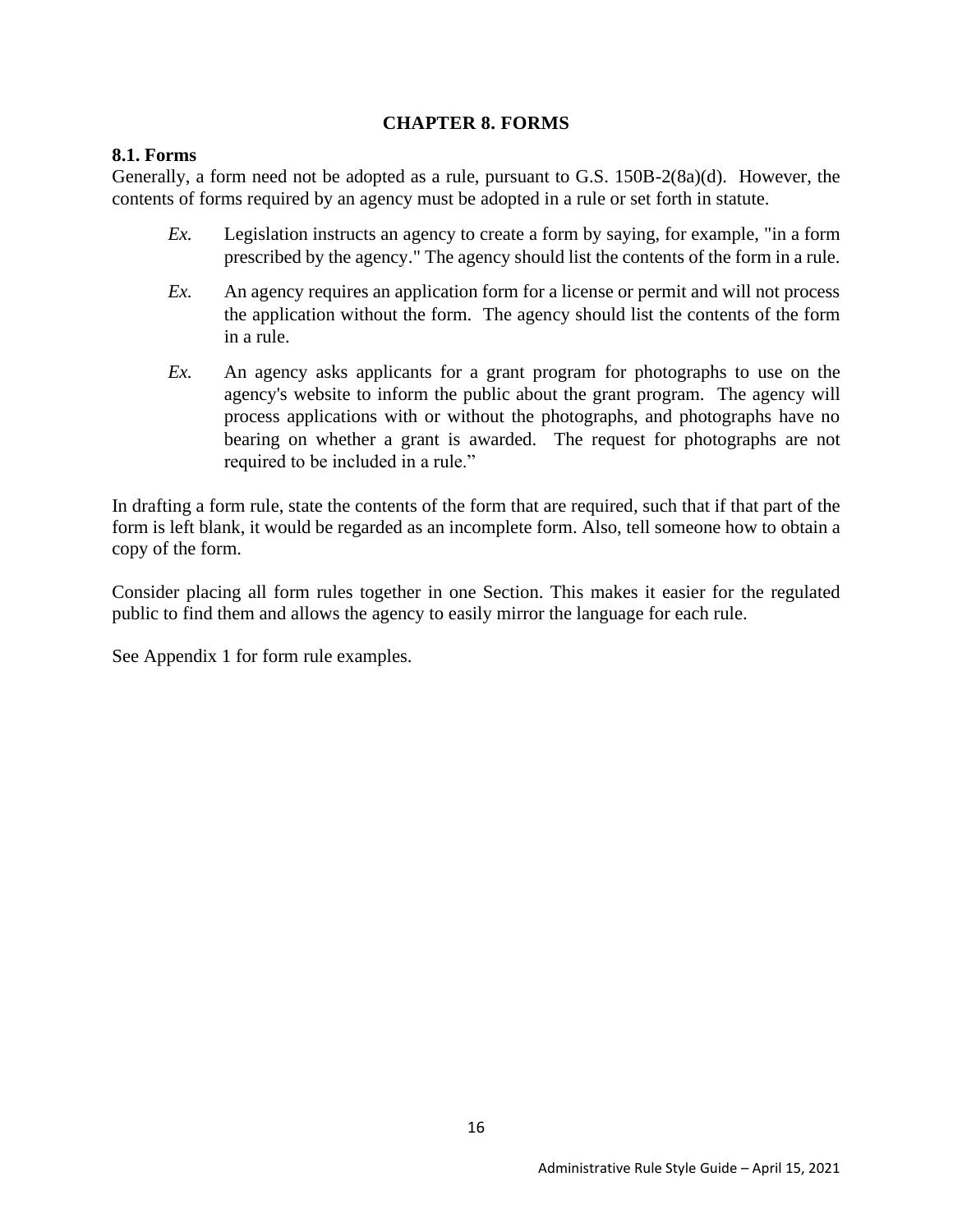#### **CHAPTER 9. HISTORY NOTES**

#### <span id="page-22-1"></span><span id="page-22-0"></span>**9.1. History Notes**

The requirements for content and formatting of history notes are set out in 26 NCAC 02C .0108, .0109, and .0406. The first line shall list the citations for the authority relied upon for the rulemaking agency to make the rule. The next line shall state the date the original rule became effective. All other dates following the original effective date are listed in chronological order.

In your history note, include statutes providing a grant of authority to engage in rulemaking or citations that provide information relevant to the agency's statutory authority for the rule. Do not include citations to ranges of statutes or to a Session Law after it has been codified as a General Statute.

Whenever amending a rule and using an existing History Note, check each citation to ensure that:

- (1) the cited statutes still exist and are still within the agency's rulemaking authority. If the statute has been transferred, provide the new statutory citation. If the statute was entirely repealed, provide new authority that provides for the agency to engage in rulemaking; and
- (2) the cited statute is still relevant to the rule.

If a history note has a line showing the dates of amendments, the agency will insert the new amendment date immediately following the words *Amended Eff.,* unless the last line of the history note is an action other than an amendment. In this case, the agency will begin a new amendment line.

The agency should create a new Amended Eff. line when the last line of a history note is one of the following:

*\* Readopted Eff.* 

*\* Pursuant to G.S. 150B-21.3A, rule is necessary without substantive public interest Eff.* 

*\* Temporary Amendment Eff.*

*\* Temporary Amendment Expired Eff.*

*\*Emergency Amendment Expired Eff.*

Below are some examples of history notes where agencies had to create a new Amended Eff. line after the types of rulemaking actions listed above.

*History Note: Authority G.S. 93-1; 93-12; 93-12(3); Eff. February 1, 1976; Readopted Eff. September 26, 1977; Amended Eff. January 1, 2014; February 1, 2011; January 1, 2006; January 1, 2004; April 1, 1999; August 1, 1998; February 1, 1996; April 1, 1994; September 1, 1992;*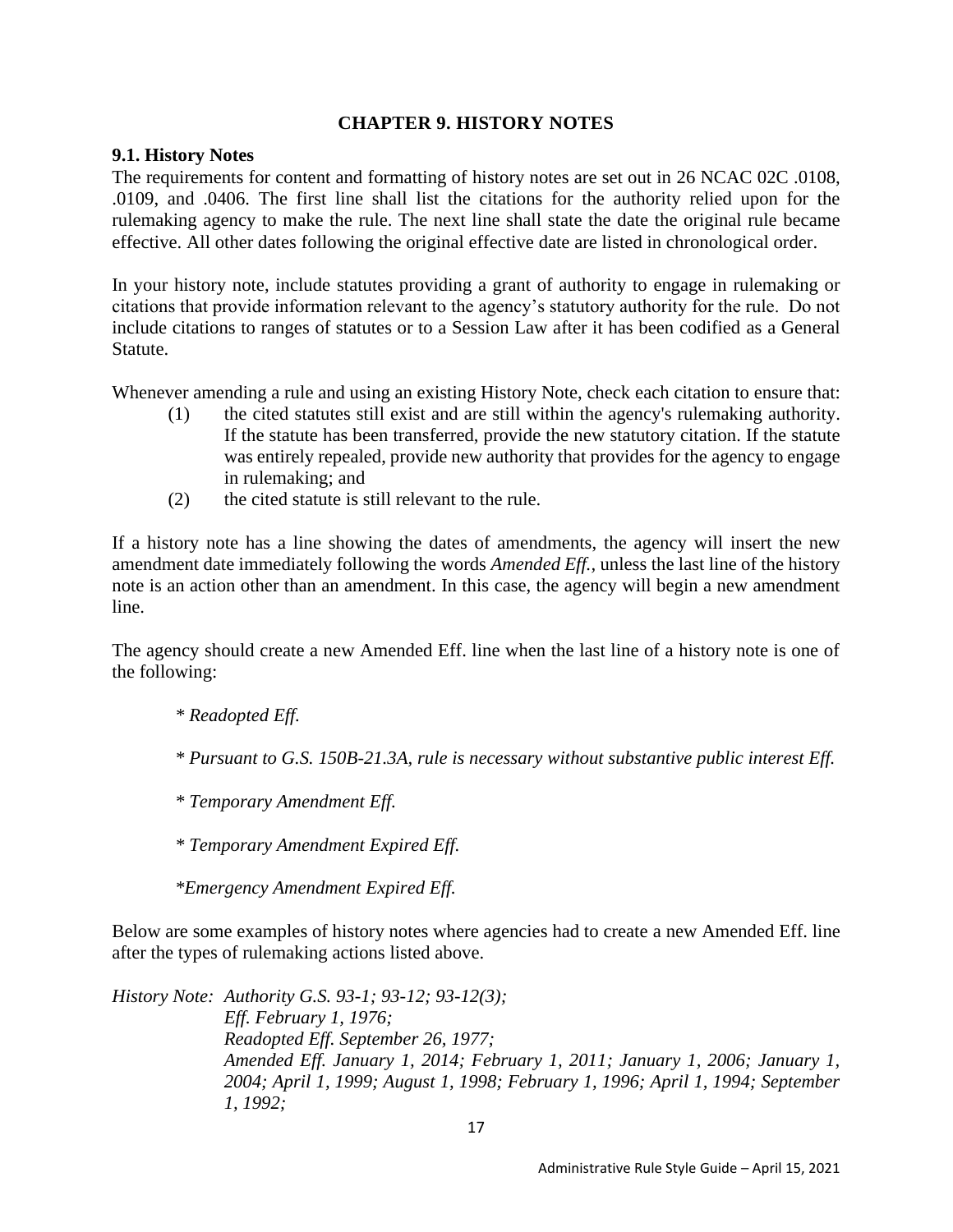*Readopted Eff. February 1, 2016; Amended Eff. May 1, 2017.* 

*History Note: Authority G.S. 90-41; 90-221; 90-223(b); 90-233; Eff. September 3, 1976; Readopted Eff. September 26, 1977; Amended Eff. April 1, 2017; August 1, 2016; April 1, 2015; August 1, 2008; August 1, 2000; May 1, 1989; October 1, 1985; March 1, 1985; Pursuant to G.S. 150B-21.3A, rule is necessary without substantive public interest Eff. January 9, 2018; Amended Eff. April 1, 2018.*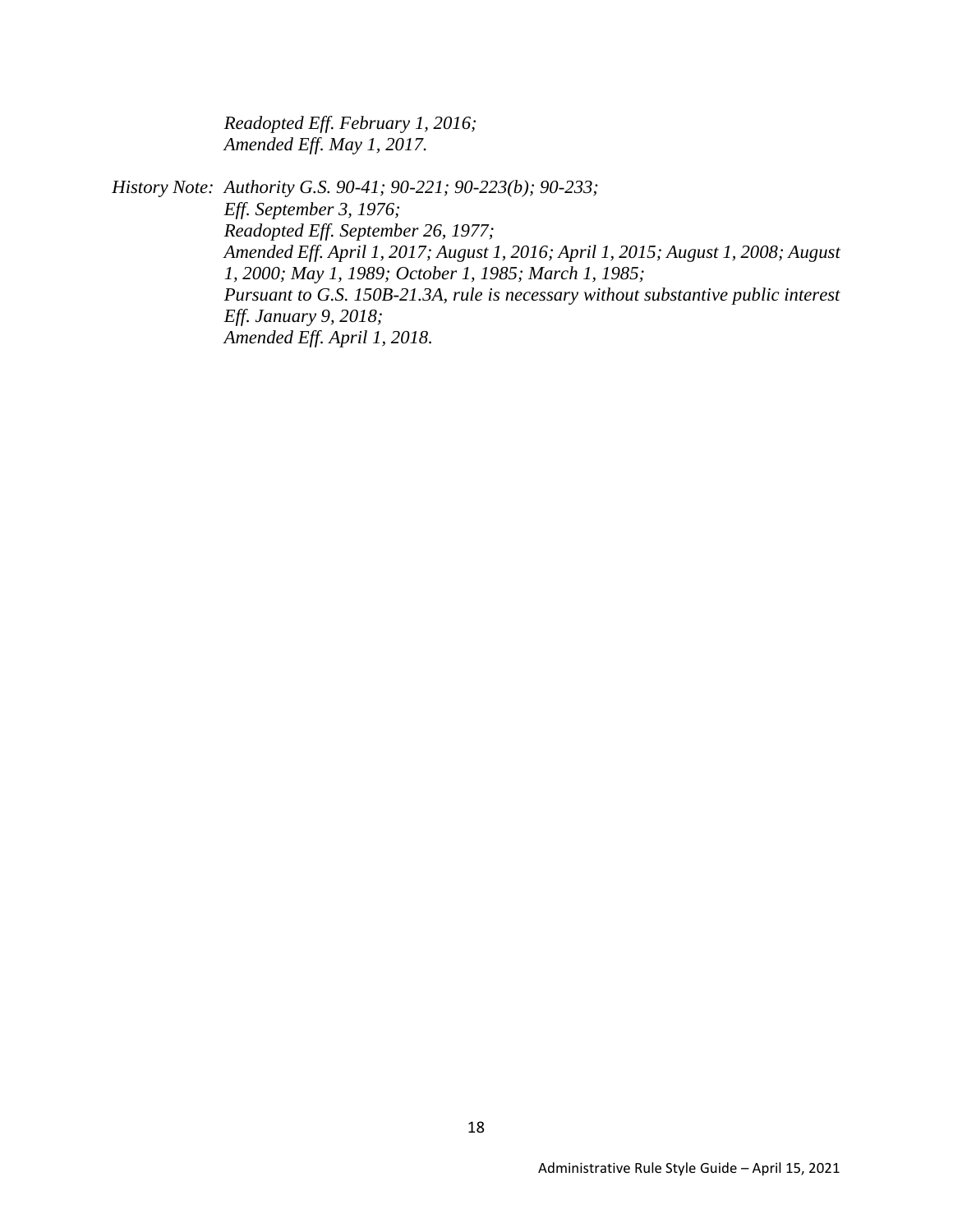# **CHAPTER 10. CITATIONS**

#### <span id="page-24-1"></span><span id="page-24-0"></span>**10.1. Overview**

Citations in rules are governed by 26 NCAC 02C .0109.

#### <span id="page-24-2"></span>**10.2. Citing Statutes**

Statutes are cited as they appear in the North Carolina General Statutes. Use the abbreviation "G.S." rather than "N.C.G.S." or "N.C. Gen. Stat." For text in the rule, use "G.S." before each citation.

*Ex*. G.S. 150B-21.9. G.S. 150B-21.1, G.S. 150B-21.1A, and G.S. 150B-21.2.

Do not refer to Session Laws or cite them as authority in the place of a statute codified in the General Statutes.

With regards to Session Laws:

- (1) If there is a codified statute in the General Statutes, do not refer to the Session Laws or cite them as authority.
- (2) If there is not a codified statute then cite the Session Laws or earlier compilations, as in the examples below.
	- *Ex*. 1997-present: S.L. 2013-413, s. 19

1943-1996: Section 19 of Chapter 413 of the Session Laws of 1987

Pre-1943: Section 19 of Chapter 413 of the Public Laws of 1911 (Or Public -Local Laws, or Private Laws)

Note: most references to Public Laws, Public-Local Laws, or Private Laws will relate to uncodified wildlife laws or other local acts.

The citation to federal statutes is United States Code, abbreviated "U.S.C.," or United States Code Annotated, abbreviated "U.S.C.A.". Both U.S.C. and U.S.C.A. place the title before and the section after the Code designator. (There may also be some uncodified Public Laws, such as a general ban on using social security numbers as identifiers, cited as "Section 7 of the Privacy Act of 1974, Public Law 93-579.")

*Ex*. 5 U.S.C. 1009

#### <span id="page-24-3"></span>**10.3. Citing Rules and Regulations**

A proper citation to a rule in the North Carolina Administrative Code includes the title, chapter, and rule itself, as well as a subchapter or section designation, if applicable.

| Ex. | Citing a subchapter:       | <b>10A NCAC 71A</b>          |
|-----|----------------------------|------------------------------|
|     | Citing a section:          | 01 NCAC 06B .0200            |
|     | Citing a rule:             | 13 NCAC 07A .0603            |
|     | Citing a rule subdivision: | 15A NCAC 02B .0234(3)(a)(ii) |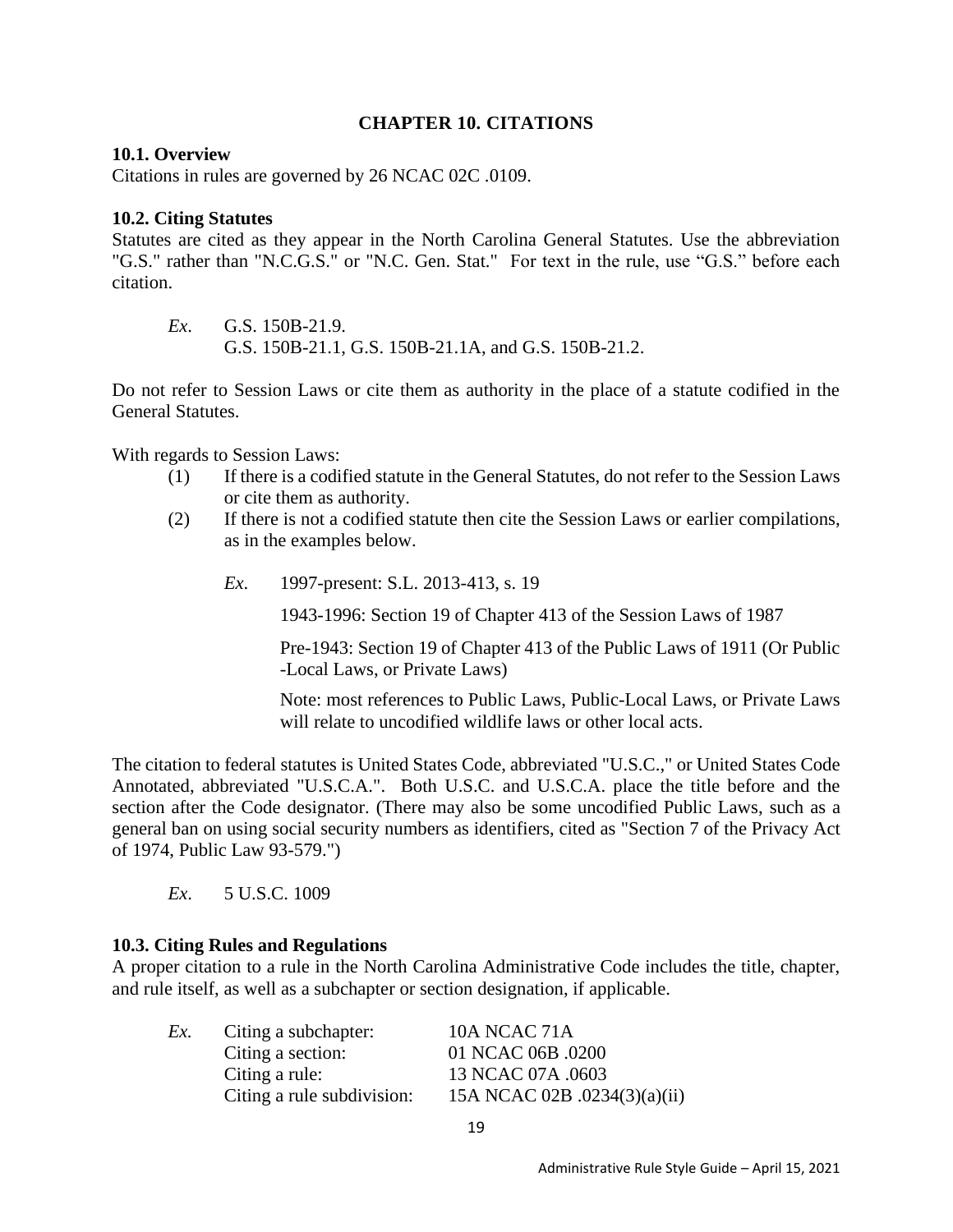If referring in one rule to another rule within the same chapter or subchapter, cite the latter rule as, for example, "Rule .0402 of this Subchapter (or Section or Chapter)."

If referring to a paragraph or subparagraph within the same rule, cite, for example, "Paragraph (a) of this Rule" or "Subparagraph (a)(1) of this Rule." Within the same rule, do not cite to a part of the same rule using the formal citation. It is confusing, as it appears that the agency is citing to an entirely different rule, not the one that the individual is currently reading. For instance, in 21 NCAC 06N .0102, a reference in Paragraph (b) to Paragraph (a) of that same rule would not cite "21 NCAC 06N .0102(a), but instead "Paragraph (a) of this Rule."

The citation to federal regulations is to the Code of Federal Regulations, abbreviated "CFR" (*Ex*. 32 CFR 562.40). If the CFR does not contain needed material, cite to the appropriate volume and page of the Federal Register (*Ex.* 22 Fed. Reg. 9641 (1957)). Citations in existing rules to "C.F.R.", as opposed to "CFR", do not need to be changed.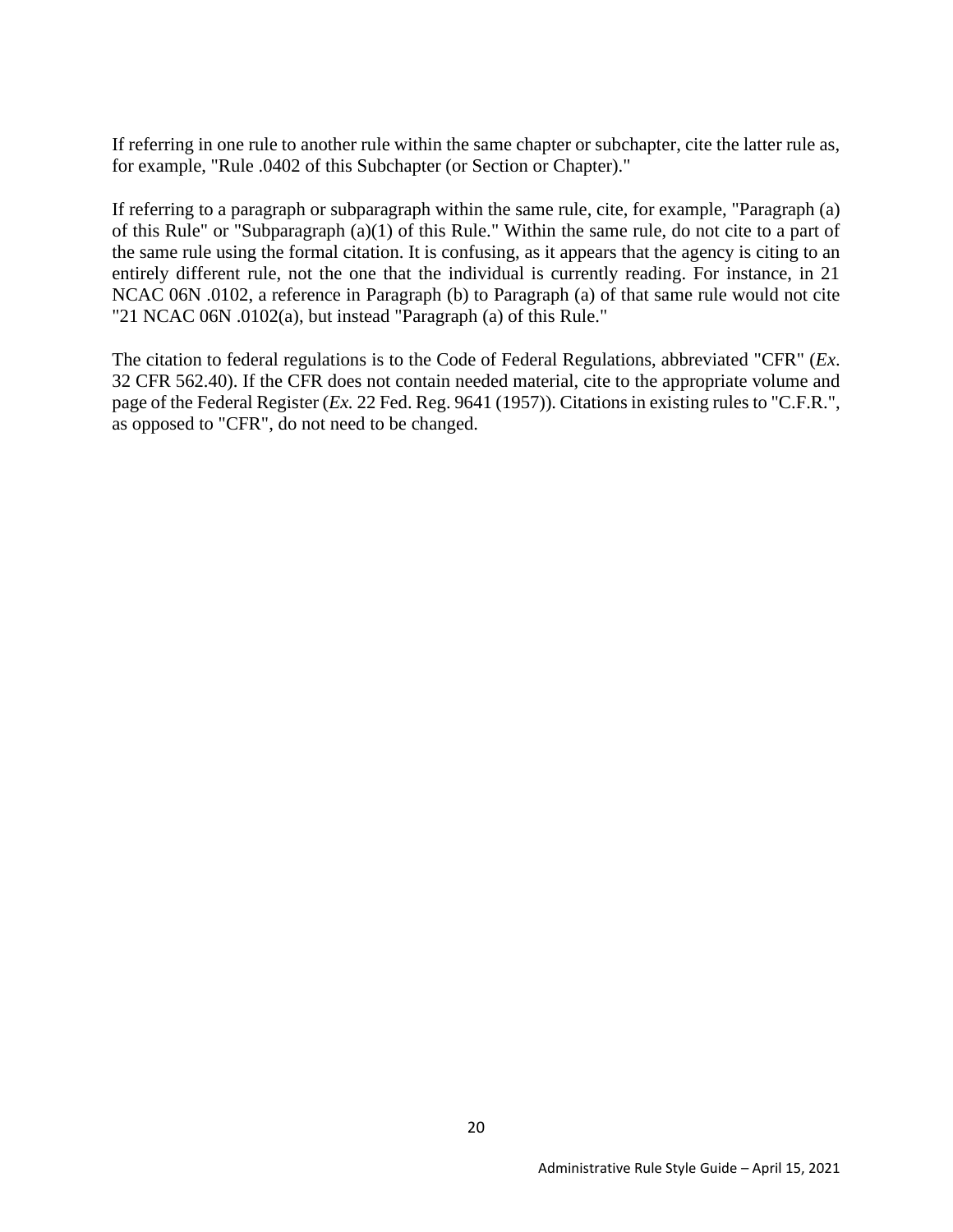# **CHAPTER 11. INCORPORATION BY REFERENCE**

## <span id="page-26-1"></span><span id="page-26-0"></span>**11.1. Incorporation by Reference**

Pursuant to G.S. 150B-21.6, an agency may adopt by reference in its rules, without repeating the contents of the material in the rule if:

- (1) the agency is incorporating another rule or part of a rule the agency has already adopted; or
- (2) the agency is adopting a code or standard that another body has adopted. See G.S. 150B-21.6 for specific requirements.

Incorporate a document created by an outside organization, another agency's rule, or federal law or regulation to allow your agency to enforce those requirements without repeating the contents in rule. Provide a cross-reference instead if you are simply pointing out a relevant document or citation.

The reference shall identify the adopted material by publication date and official citation. The agency shall designate in the text of the rule whether the incorporation includes subsequent amendments and editions of the referenced material. The reference shall also state where copies can be obtained and inspected. If the material can be accessed for free online, then provide a URL in the text of the rule, and state "may be accessed at [URL] at no charge."

Standard language for this incorporation is:

- (1) including subsequent amendments and editions: "[outside source] is incorporated by reference, including subsequent amendments and editions. This document may be accessed at [url] at [cost].
- (2) excluding subsequent amendments and editions: "[outside source] is incorporated by reference, excluding subsequent amendments and editions. This document may be accessed at [url] at [cost].

Be sure to remove the hyperlink to the website when incorporating materials available online.

Do not incorporate a NC General Statute or an agency-created guidance document.

If incorporating material by reference that will affect a set of rules, please note that the agency only needs to incorporate the material using this method one time. The agency does not have to repeatedly incorporate the same material within the same rule or set of rules.

When possible during the drafting of new rules, incorporate the outside material by reference at the first mention of the material.

See Appendix 2 for incorporation by reference examples.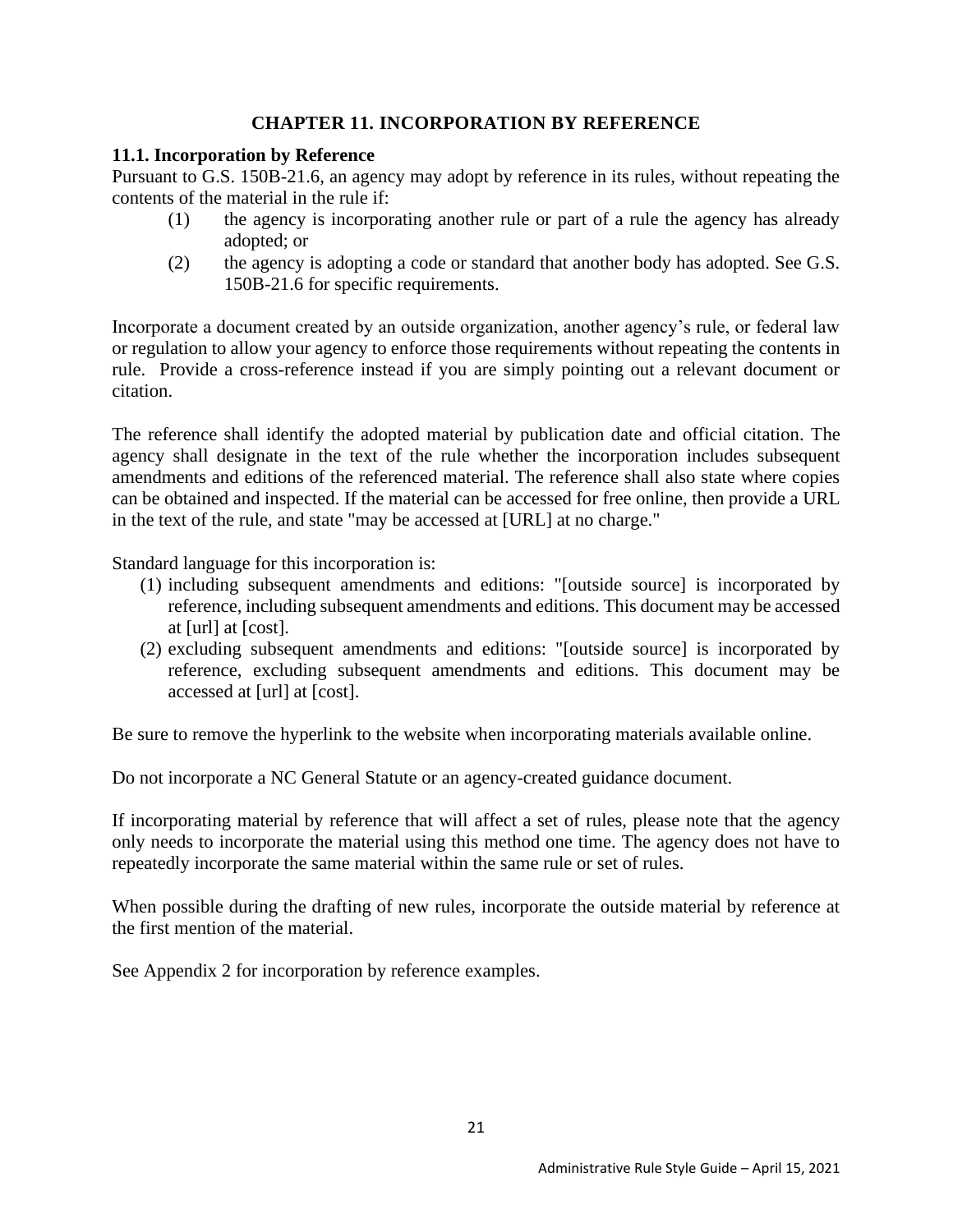#### **CHAPTER 12. CROSS-REFERENCES**

#### <span id="page-27-1"></span><span id="page-27-0"></span>**12.1. Cross-References**

Cross-references are used to point to another Rule or law that the agency is relying upon to set a standard.

*Ex.* Licensees shall submit the application, as set forth in Rule .0101 of this Section, and the fee, as set forth in G.S. 90-271, to the Board by July 1.

Use cross-references carefully; too many cross-references can make a rule difficult to read and understand. Include a cross-reference to clarify the meaning of a rule or to create limits or exceptions to the rule.

A cross-reference refers to another rule or section by its official citation. Recodification, amendment, transfer, repeal, adoption, and other revisions change the position of rules relative to one another; therefore, avoid "above," "below," "preceding," "following," and similar words of relative position in cross-references.

If the text of a rule contains a reference to a rule or statute, check the cited rule or statute and, if the citation has become inaccurate, either delete the reference or replace it with a correct reference. G.S. 150B-21.5 allows agencies to amend rules, under limited circumstances, without providing notice, holding a public hearing, or submitting the rule to the Commission for review.

Cross-references within the same rule refer to a rule division by name. See Appendix 3 for the names of rule subdivisions.

*Ex.* Paragraph (b) of this Rule.

Item (4) of this Rule.

Part  $(A)$  of this Subparagraph or Part  $(b)(1)(A)$  of this Rule.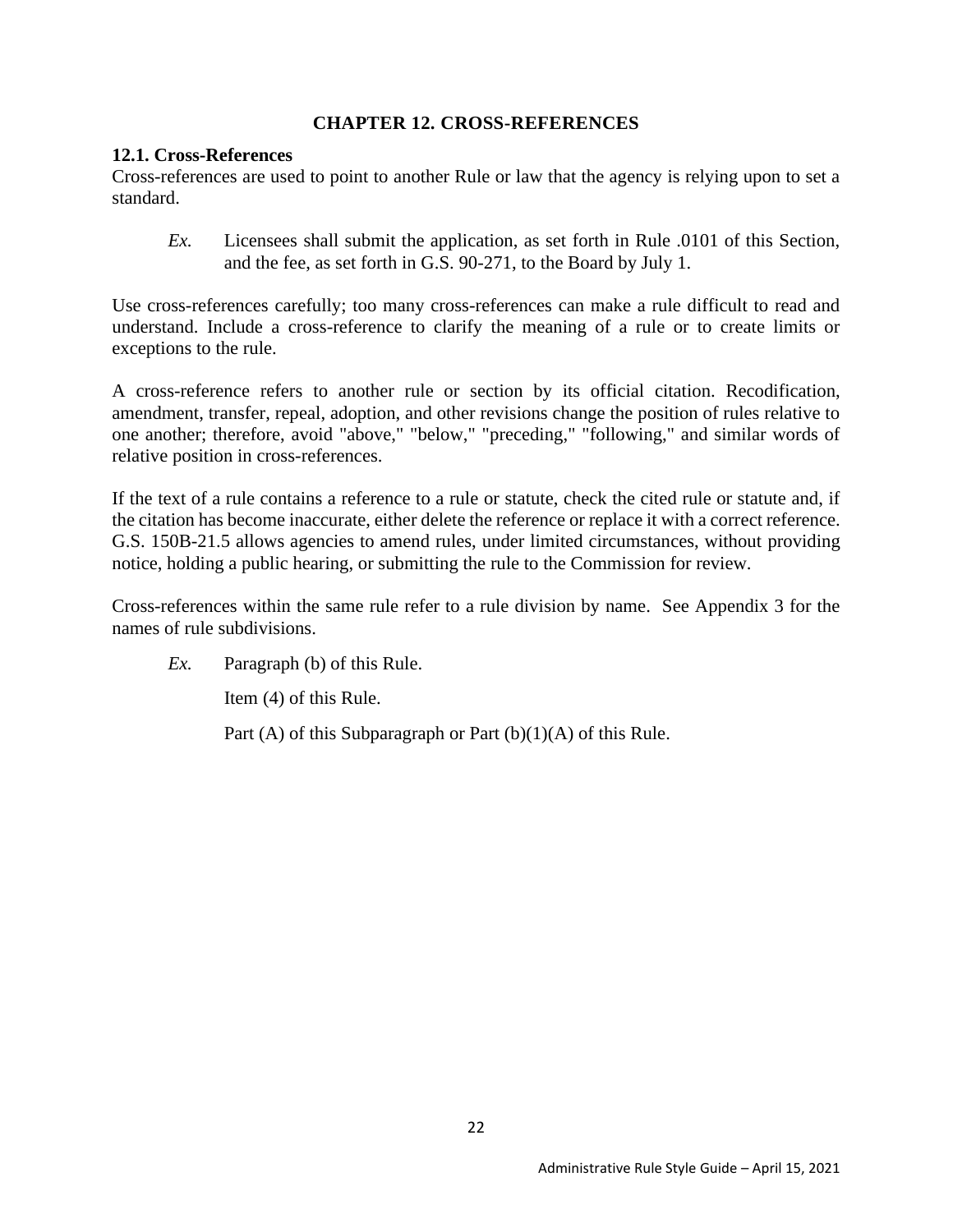# **CHAPTER 13. DEFINITIONS**

## <span id="page-28-1"></span><span id="page-28-0"></span>**13.1. Purpose of Definitions**

The purpose of a definition is to achieve clarity and consistency. Once a term is defined in a rule, use that term in all rules within the scope of the definition. A definition provision in a rule may serve the following purposes:

- (1) to define unfamiliar words or phrases;
- (2) to limit the meaning of familiar words or phrases; or
- (3) to shorten the length of a set of rules by shortening the number of words referring to a thing which is mentioned more than one time in the rules. For example, a reference to the Water Pollution Control System Operators Certification Commission may be shortened by defining "Commission" as the "Water Pollution Control System Operators Certification Commission."

# <span id="page-28-2"></span>**13.2. Drafting Definitions**

When drafting definitions observe the following:

- (1) If creating a definitions rule, place it at the beginning of a chapter, subchapter, or section. If a defined term will be used in only one rule, define the term where it is used the first time or in the first paragraph or item of the rule.
- *Ex.* For purposes of this Rule, "amendment" means an existing rule with a deletion, addition, or other change to that existing rule.
- (2) Avoid unnecessary definitions. If a term is defined in statute, simply cite the statute. Do not define a term that is not used within a rule or set of rules.
- (3) Do not use a definition if the word or phrase does not actually appear in the referenced rule or elsewhere in the agency's portion of the Code. This can happen during drafting or review of a rule that has definitions if all the usages of that word or phrase are deleted. A later amendment to a rule deleting a word or phrase can also lead to a definition elsewhere becoming obsolete.
- (4) Do not state or add substantive requirements in a definition. These requirements are the proper subject of a separate rule. Requirements buried in definitions are confusing and hard to locate.
- (5) Do not define a term using that term. Do not repeat any portion of the term being defined in its definition. The definition should state all the information necessary to comprehend the word or concept.
- *Ex. Avoid:* A "definition" means the defining of a term. *Use instead:* A "definition" is what is meant by a word or text.
- (6) In a rule that lists multiple definitions together, list all defined terms alphabetically. The text of every definition includes the defined term in quotation marks, followed by the word "means" and the definition. Do not substitute "includes" for "means."
- (7) Do not capitalize a defined term unless the term is a proper name, such as the name of a program.
- (8) Use defined terms to mean the same thing each time the word appears in the rules.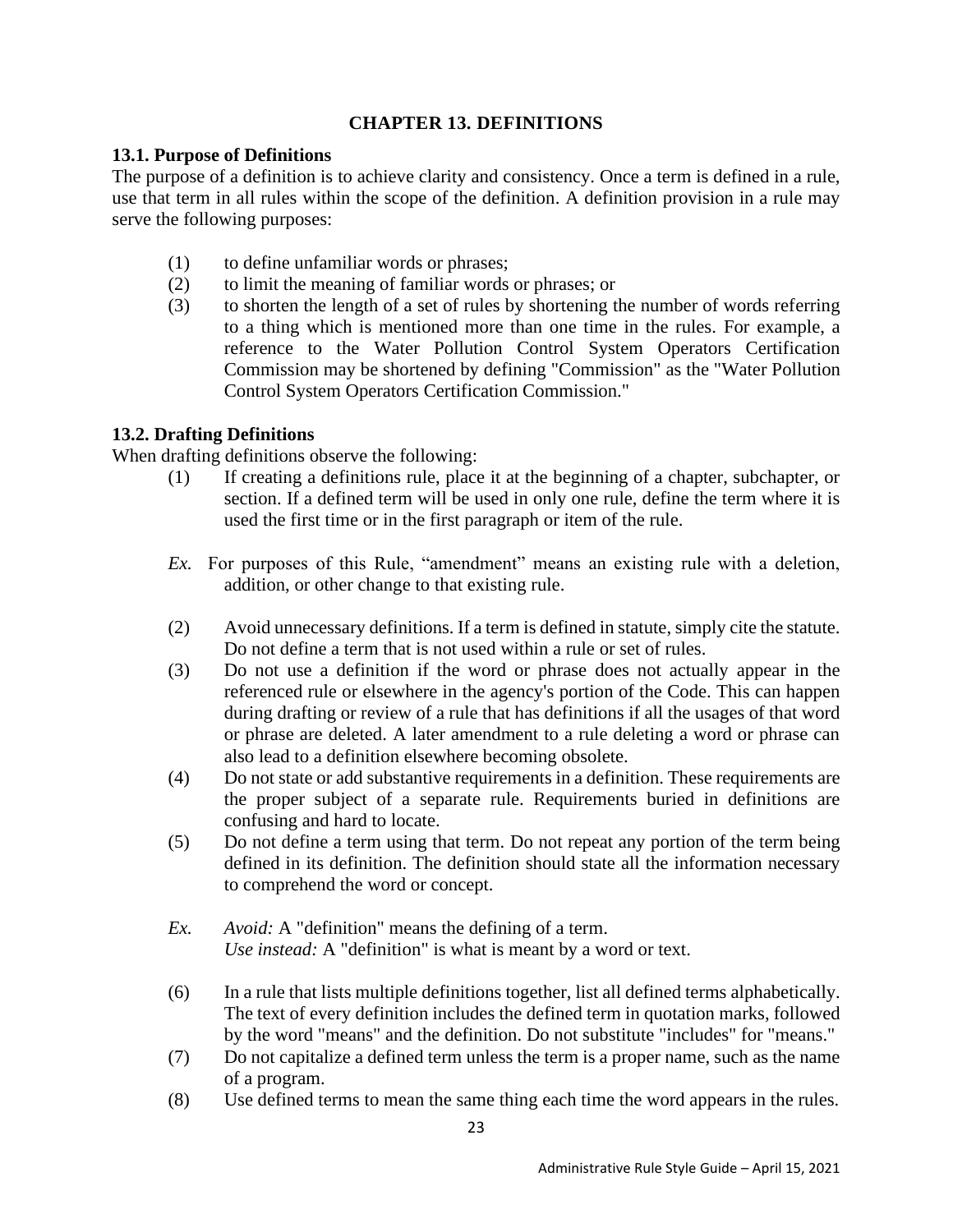(9) Lists should be numbered. When inserting a new definition, it should be placed in alphabetical order, with succeeding definitions renumbered accordingly. If adding a new definition (5) in a current rule that has definitions numbered (1) through (10), renumber old (5) through (10) as (6) through (11).

*Ex.*

- (1) "Action" means the adoption, amendment, or repeal of a rule.
- (2) "Adoption" means a new rule with a new rule number.
- (3) "Adoption by agency" means the date that an agency takes final action on a rule.
- (4) "Amendment" means an existing rule with a deletion, addition or other change to that existing rule.
- (5) "Citation" means a reference to a rule by Title, Chapter or Subchapter, and Section or Rule number.
- (5)(6) "Code" means the North Carolina Administrative Code.
- (6)(7) "Commission" means the Rules Review Commission.
- (7)(8) "Form" means an original form template provided by the OAH and completed by the submitting agency.
- (8)(9) "OAH" means the Codifier of Rules at the Office of Administrative Hearings.
- $(9)(10)$  "Original" means a copy of the document marked or stamped as such.
- $(10)(11)$  "Publication" includes publication on the OAH website or in the Register or entry into the Code.

Whenever changing the number of a defined term, be sure to search other rules for potential cross-references to the old definition numbering and change those. The agency may be able to change the cross-reference without notice or public comment using G.S. 150B-21.5. If amending an older rule with a list that is not alphabetized and a new definition is being added, the agency should re-sort the rule to alphabetize the list.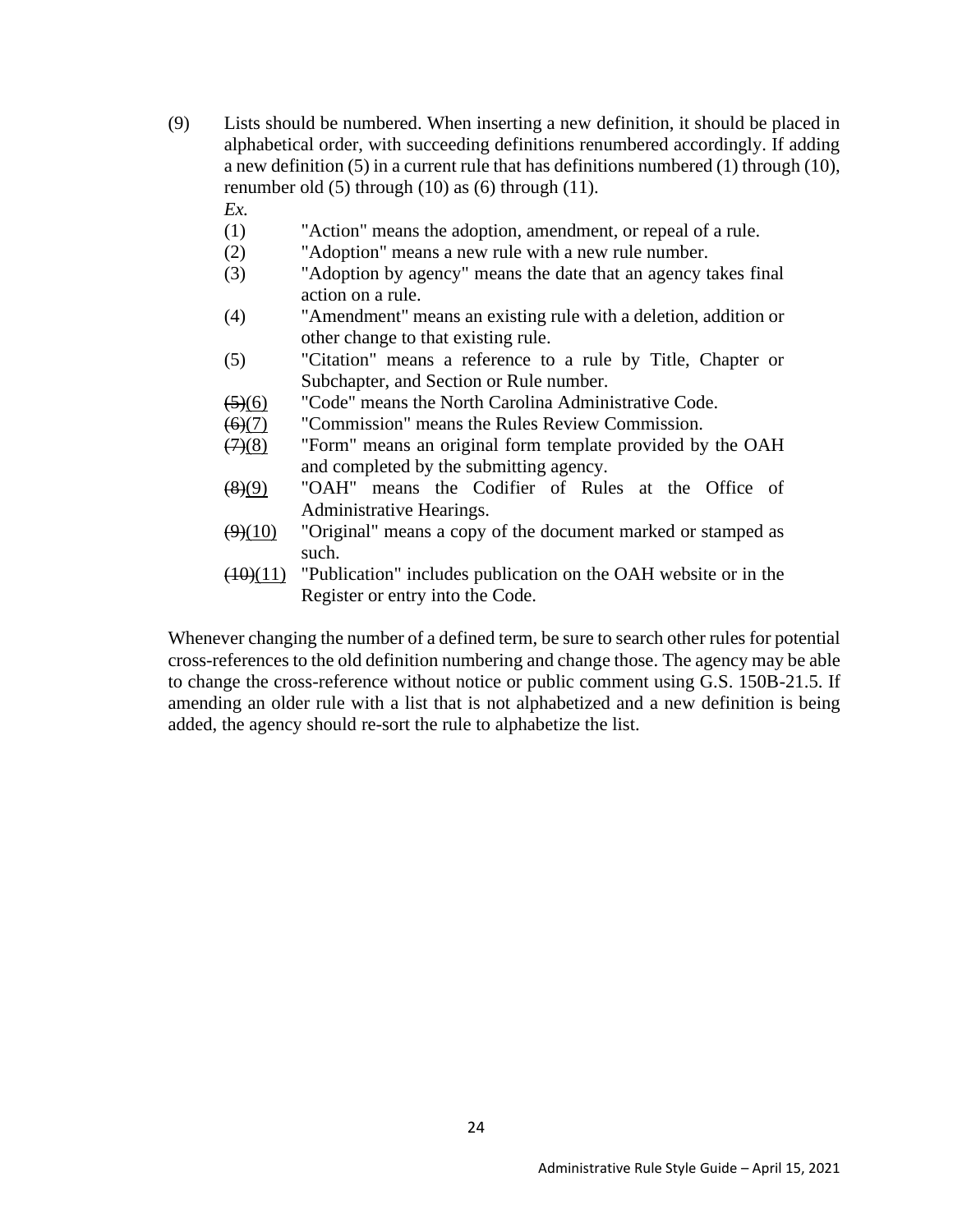# **CHAPTER 14. LISTS**

# <span id="page-30-1"></span><span id="page-30-0"></span>**14.1 Lists**

Whenever possible, and especially when listing more than a few requirements, use enumerated lists to clarify meaning and for ease of reading. Always include at least two items in an enumerated list. For clarity, add language to introduce a list that specifies whether the list is a list of examples or an exclusive, exhaustive list.

*Ex.* The Board shall only consider the following evidence: The Board shall consider any evidence submitted by an applicant including:

For lists that, taken together, comprise a single complete sentence:

- punctuate the sentence fragment immediately preceding the listed items with a colon;
- capitalize only the first word of the sentence containing the list;
- use lowercase throughout the remainder of the sentence;
- end the second to last item with "and" or "or"; and
- punctuate each listed item with a semicolon except the last, which ends with a period.
	- *Ex.* (a) The petition shall contain the following:
		- (1) for petitions to adopt or amend a rule, a draft of the proposed rule or amendment;
		- (2) a statement of the effect of the requested rule change; and
		- (3) the name and address of the petitioner.
		- (b) The petition may contain the following:
			- (1) the reason for the proposal;
			- (2) the effect of the new rule on existing rules; or
			- (3) any data supporting the rule proposal.

For lists in which each item is itself a complete sentence:

- The sentence immediately preceding the listed items is punctuated with a colon.
- The first word of each complete sentence is capitalized.
- The second to last item does not end with "and" or "or."
- Each sentence ends with a period.
	- *Ex.* (a) For any request for an Authorization Certificate, the Division or the delegated local authority shall review the entire project and make a finding of fact as to whether each of the following requirements have been met in support of a "no practical alternatives" determination:
		- (1) The basic project purpose cannot practically be accomplished in a manner that would better minimize disturbance, preserve aquatic life and habitat, and protect water quality.
		- (2) The use cannot practically be reduced in size or density, reconfigured or redesigned better to minimize disturbance, preserve aquatic life and habitat, and protect water quality.
		- (3) Best management practices are used if necessary to minimize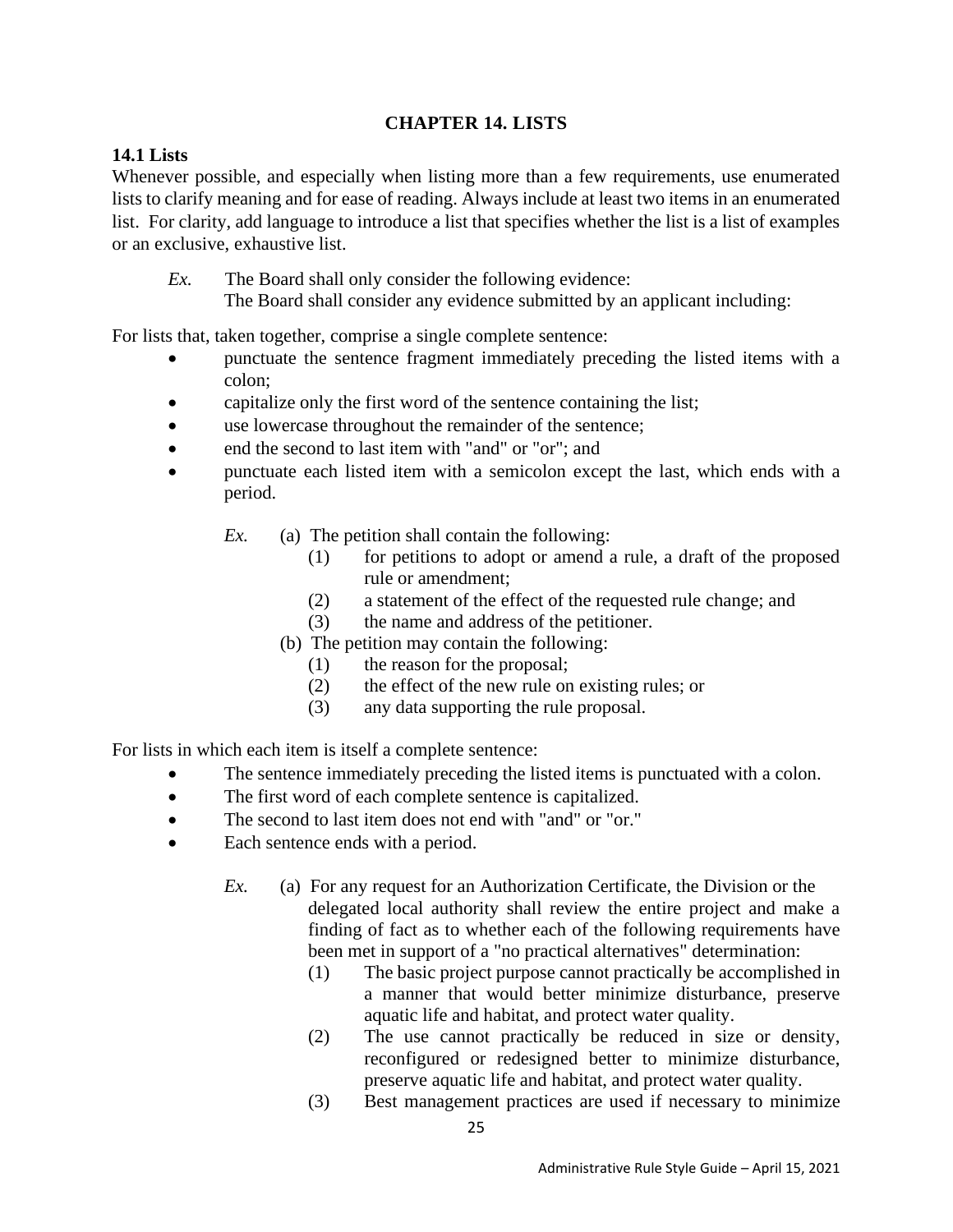disturbance, preserve aquatic life and habitat, and protect water quality.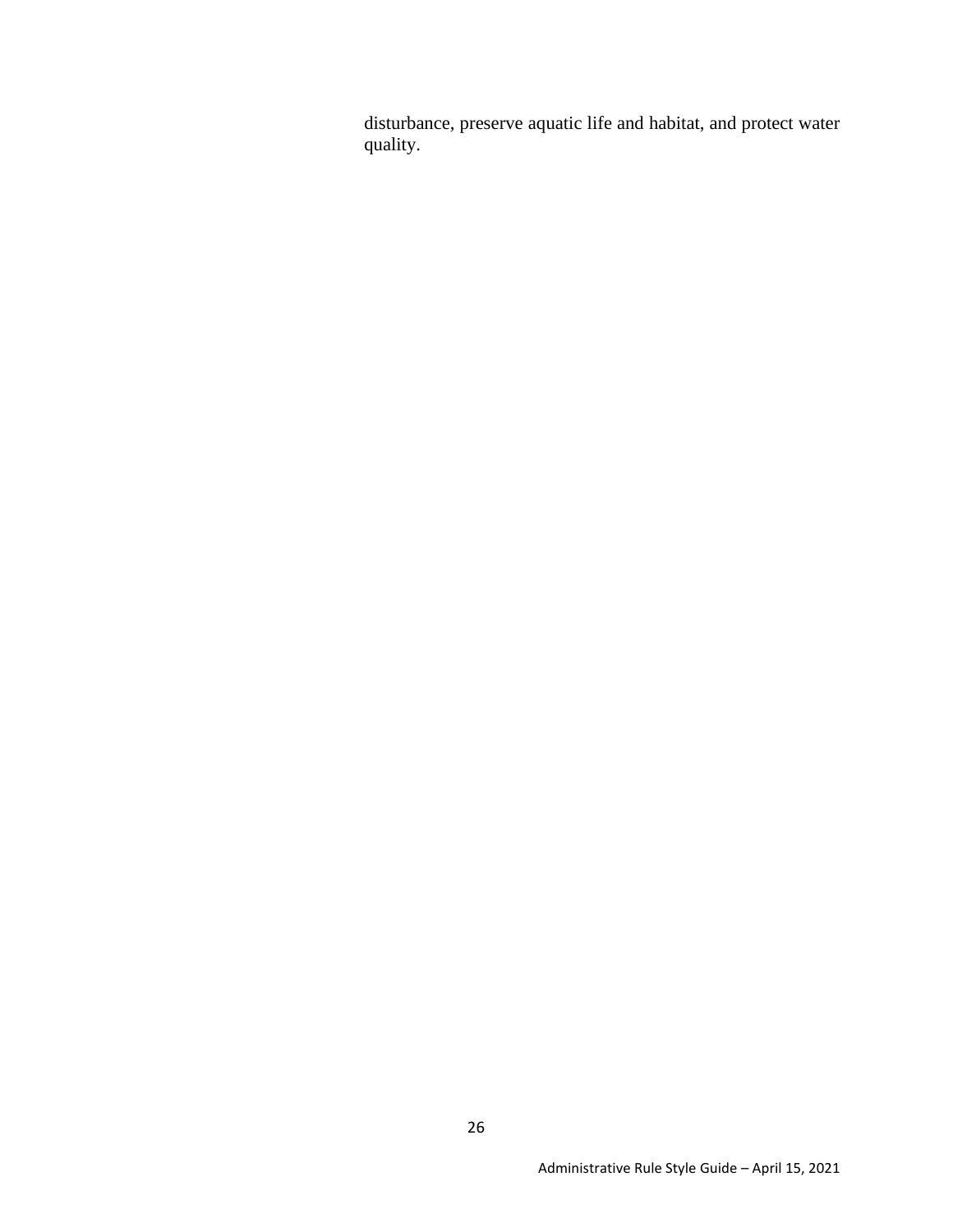#### **CHAPTER 15. WORD, PHRASE, AND TERM USAGE**

<span id="page-32-0"></span>The lists in this chapter have words and phrases that agencies should generally avoid. Please consult with OAH staff if the agency believes that the word or phrase is necessary.

#### <span id="page-32-1"></span>**15.1. Word, Phrase, and Term Usage**

Try to avoid the following terms:

above (referring to another part of a rule or another rule, section, subchapter, or chapter) adequate aforesaid aforementioned and/or (use "and" or "or" instead) applicable appropriate before or below (referring to another part of a rule or another rule, section, subchapter, or chapter) clear, clearly cognizance foregoing hereby, herein, hereinafter, hereinbefore, herewith improper necessary notwithstanding provided that reasonable, reasonably, reasonably certain said (as a substitute for it, he, she) same (as a substitute for it, he, she) satisfactory such (as a substitute for the) substantially successful to wit under unduly whatsoever whensoever whereas wheresoever whosoever

Try to avoid pairs with like meanings:

within named

any and all authorized and empowered by and with by and under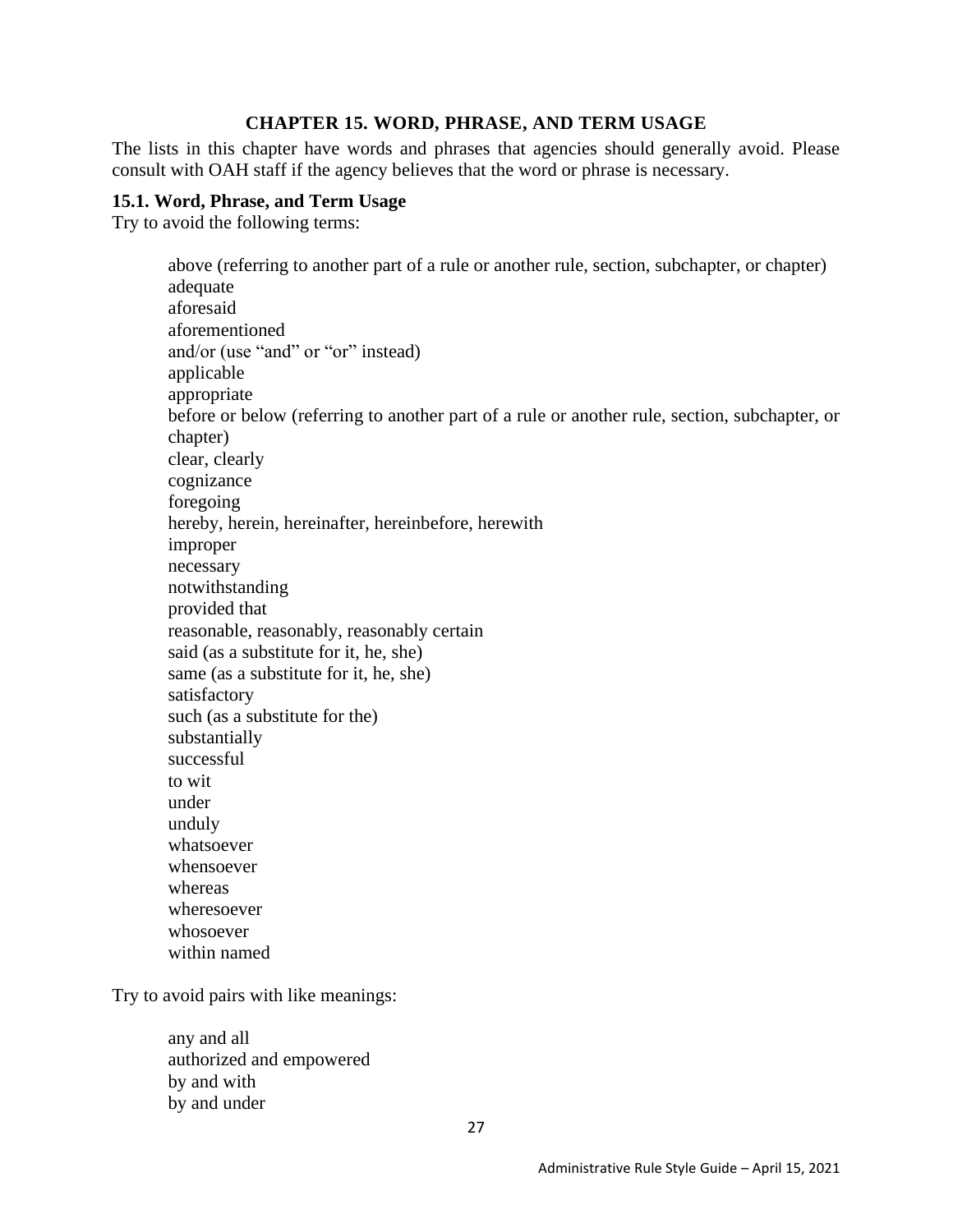each and all each and every final and conclusive full and complete full force and effect null and void order and direct over and above rules and regulations sole and exclusive terms and conditions terms and limitations type and kind unless and until

Avoid inclusive word pairs. Use either the broad or the narrow term as required.

any and all authorized and directed desire and require means and includes necessary and desirable

Avoid expressions that may be more clearly stated.

| words that explain how to know what is<br>acceptable<br>acceptable<br>with<br>accompanied by<br>by means of<br>by<br>may<br>can<br>stop<br>cease<br>chairman<br>chair<br>commence, institute<br>start, begin<br>contiguous to<br>next to<br>continual, continuously<br>words that explain what is meant, e.g. a time<br>period<br>consider<br>deem<br>detailed<br>words that explain what is meant (one) |
|----------------------------------------------------------------------------------------------------------------------------------------------------------------------------------------------------------------------------------------------------------------------------------------------------------------------------------------------------------------------------------------------------------|
|                                                                                                                                                                                                                                                                                                                                                                                                          |
|                                                                                                                                                                                                                                                                                                                                                                                                          |
|                                                                                                                                                                                                                                                                                                                                                                                                          |
|                                                                                                                                                                                                                                                                                                                                                                                                          |
|                                                                                                                                                                                                                                                                                                                                                                                                          |
|                                                                                                                                                                                                                                                                                                                                                                                                          |
|                                                                                                                                                                                                                                                                                                                                                                                                          |
|                                                                                                                                                                                                                                                                                                                                                                                                          |
|                                                                                                                                                                                                                                                                                                                                                                                                          |
|                                                                                                                                                                                                                                                                                                                                                                                                          |
| person's detailed is another person's<br>encyclopedia and a third person's<br>cliffsnotes <sup>TM</sup>                                                                                                                                                                                                                                                                                                  |
| due to the fact<br>because                                                                                                                                                                                                                                                                                                                                                                               |
| while<br>during such time as                                                                                                                                                                                                                                                                                                                                                                             |
| during the course of<br>during                                                                                                                                                                                                                                                                                                                                                                           |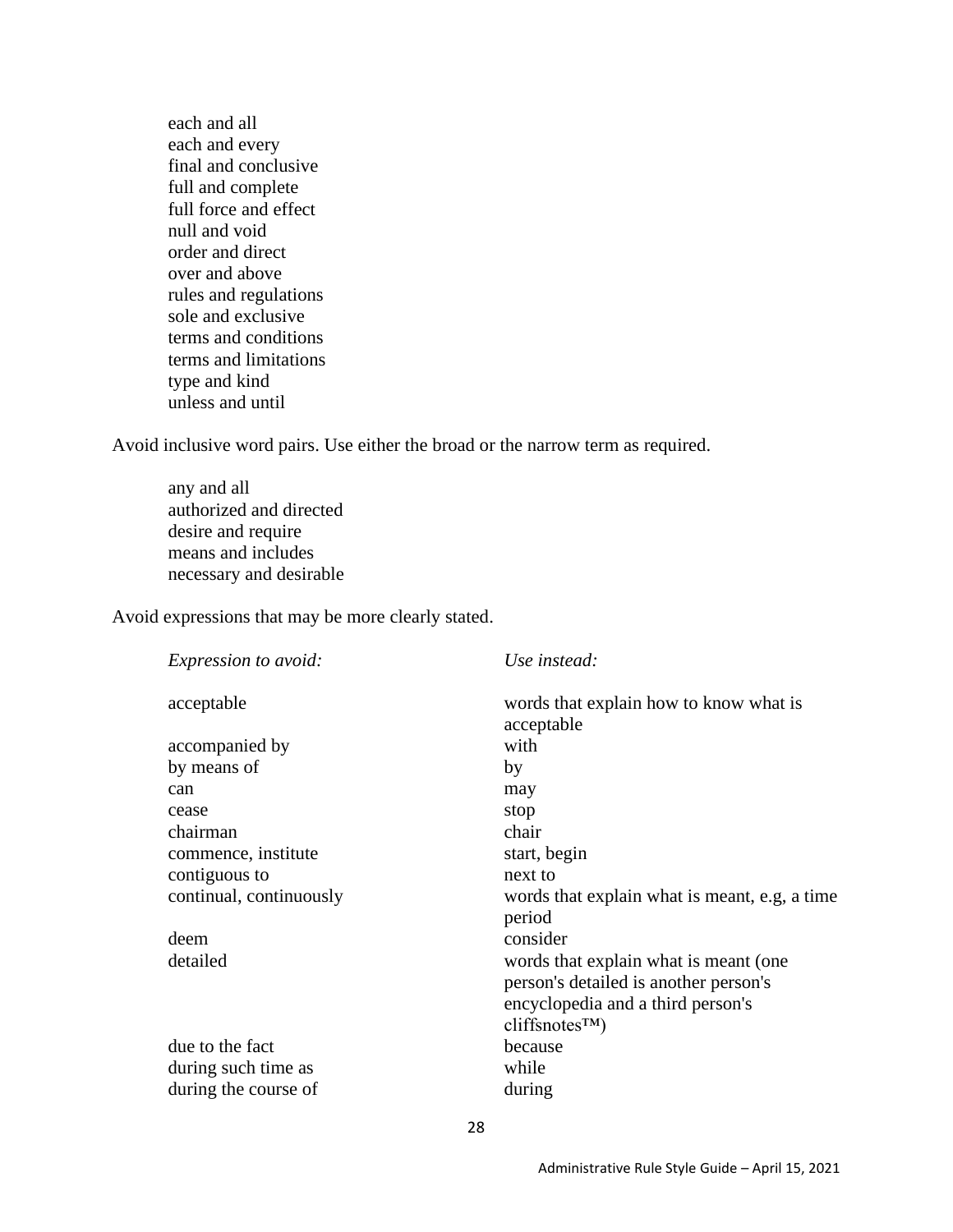each, each and every a, an earliest practicable date (use the exact date if possible) enter into a contract with contract especially including excessive number of too many finalize end, finish, complete, or conclude for the duration of during for the purpose of stating (or other verb) to state (or other verb) for the reason that because full and complete full, complete give consideration consider give recognition to recognize have knowledge of know have need of need need have the effect of effect hereafter after this…takes effect implement carry out, put into effect in close proximity to close to in compliance with request as requested indicate state state in order to to in the event that if involve cause or result in is able to may is applicable applies is authorized to may located in set forth in make application apply make a determination determine make payment pay may be treated as treated as treated as the treated as the streated of the streated streated as the streated stream of the stream of the stream of the stream of the stream of the stream of the stream of the stream of the s necessitate require no later than not later than none whatsoever none on or after July 1, 1987 after June 30, 1987 on or before June 30, 1987 before July 1, 1987 on the part of by period of time period, time permanent, permanently words that explain what is meant proper, properly words that explain how to know what is

immediate words that explain what is meant, e.g, a time period necessary required (or words that explain how to know what is necessary) proper routine, routinely words that explain what is meant, e.g, a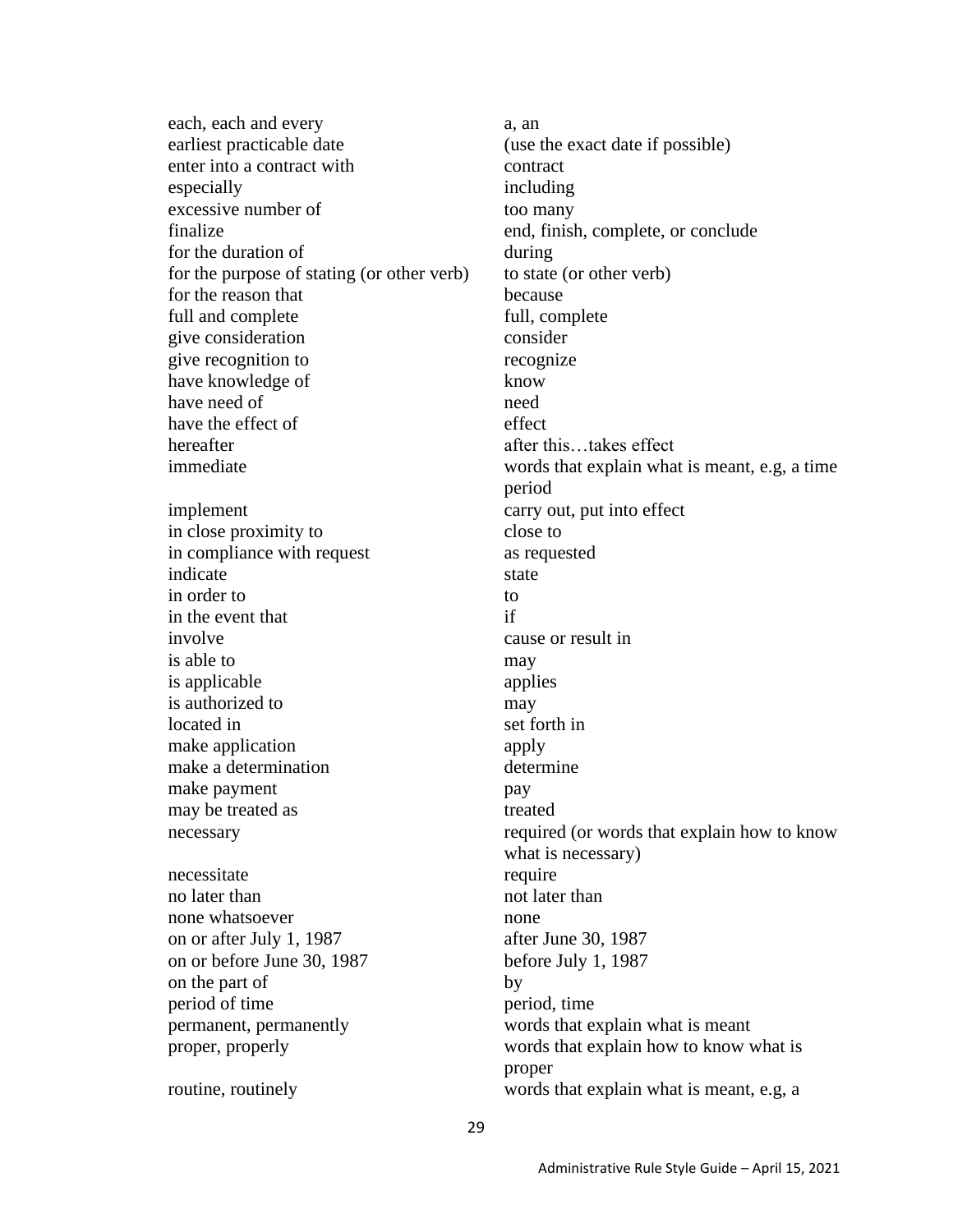shall be considered to be considered shall be deemed to be deemed stated in set forth in

the manner in which how how until such time as until upon after, on utilize, employ use verbal, verbally oral, orally whether or not whether

specific frequency or time period substantial, substantially a percentage or other words that explain how to know what is substantial sufficient, sufficiently words that explain how to know what is sufficient suitable, suitably words that explain how to know what is suitable temporary, temporarily words that explain what is meant, e.g, a time period such as 30 days timely (use the exact date if possible) verification proof (unless a verified complaint)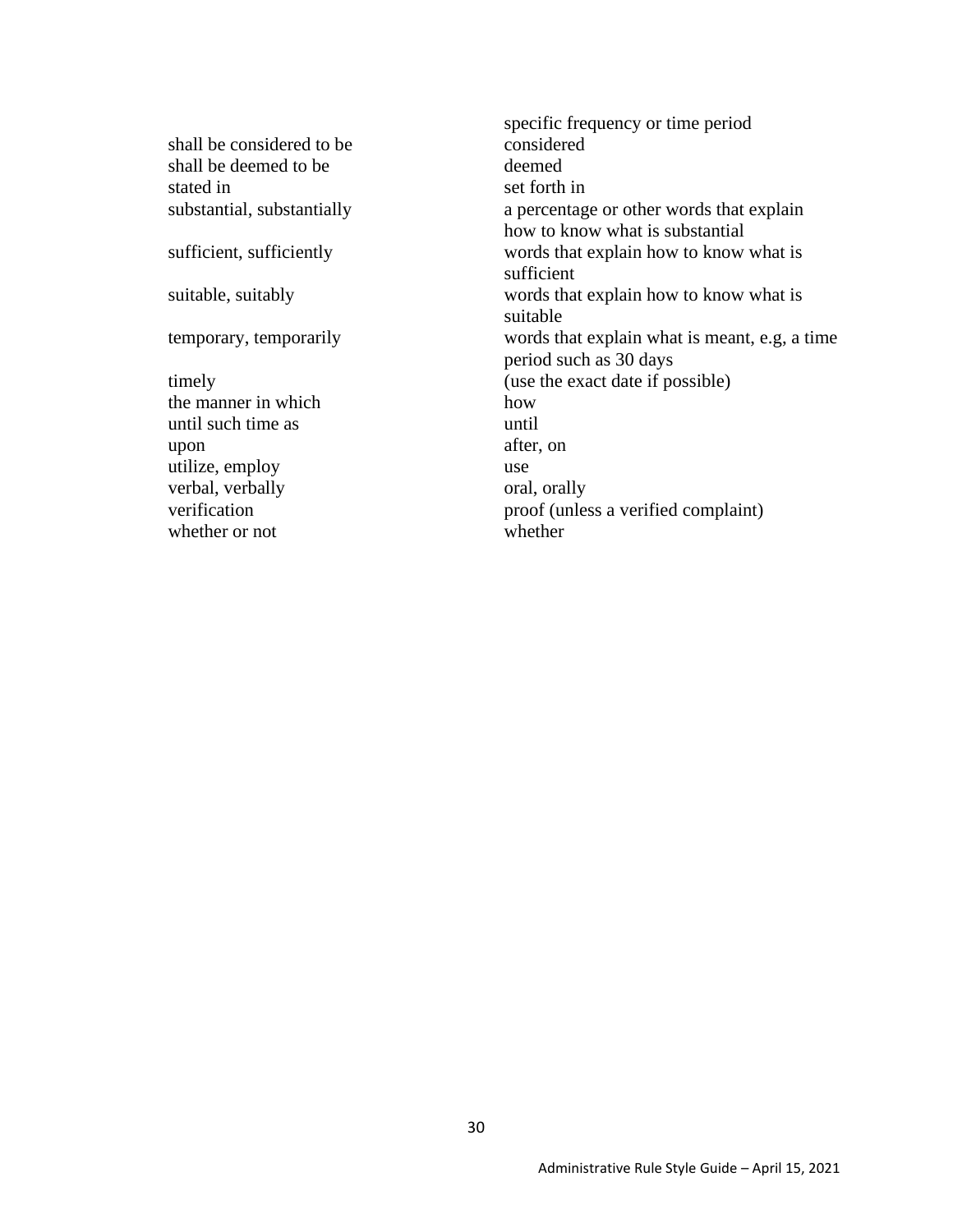# **APPENDIX 1**

<span id="page-36-0"></span>Chapter 8 form-based rule examples:

# **21 NCAC 06N .0102 FORM BAR-1**

(a) The Form BAR-1 shall be filed when one applies to open or manage a new barber shop. It requests the following:

- (1) the name and address of the shop;
- (2) the name, address, and certificate number of the manager;
- (3) the name and address of the shop owner;
- (4) the physical dimensions of the shop;
- (5) for a new or renovated shop, a copy of the certificate of occupancy;
- (6) the shop business hours;
- (7) the type of fixtures installed; and
- (8) the date the shop will be ready for inspection.
- (b) The fee required by Rule .0101(a)(19) of this Section shall accompany this form.
- (c) The Form BAR-1 shall be notarized.

*History Note: Authority G.S. 86A-1; 86A-13; 86A-15; 86A-25; 150B-11; Eff. February 1, 1976; Readopted Eff. February 8, 1978; Amended Eff. March 1, 1983; Legislative Objection Lodged Eff. March 7, 1983; Curative Amended Eff. April 6, 1983; Amended Eff. May 1, 1989; Readopted Eff. July 1, 2016.*

#### **21 NCAC 06N .0103 FORM BAR-2**

(a) The Form BAR-2 shall be filed when there is a change of management at any barber shop. It requires the following:

- (1) the name, mailing address, and permit number of the barber shop before the change of management;
- (2) the name of the barber shop after the change of management, if the barber shop name changes;
- (3) the name, address, and certificate number of the new manager or managers;
- (4) if the barber shop was closed at the time the Form BAR-2 was submitted, the date of closure; and
- (5) the former manager's name and certificate number.
- (b) The Form BAR-2 shall be notarized.
- *History Note: Authority G.S. 86A-1; 86A-25; Eff. February 1, 1976; Readopted Eff. February 8, 1978; Amended Eff. March 1, 1983; Legislative Objection Lodged Eff. March 7, 1983; Curative Amended Eff. April 6, 1983; Amended Eff. May 1, 1989; Readopted Eff. October 1, 2016.*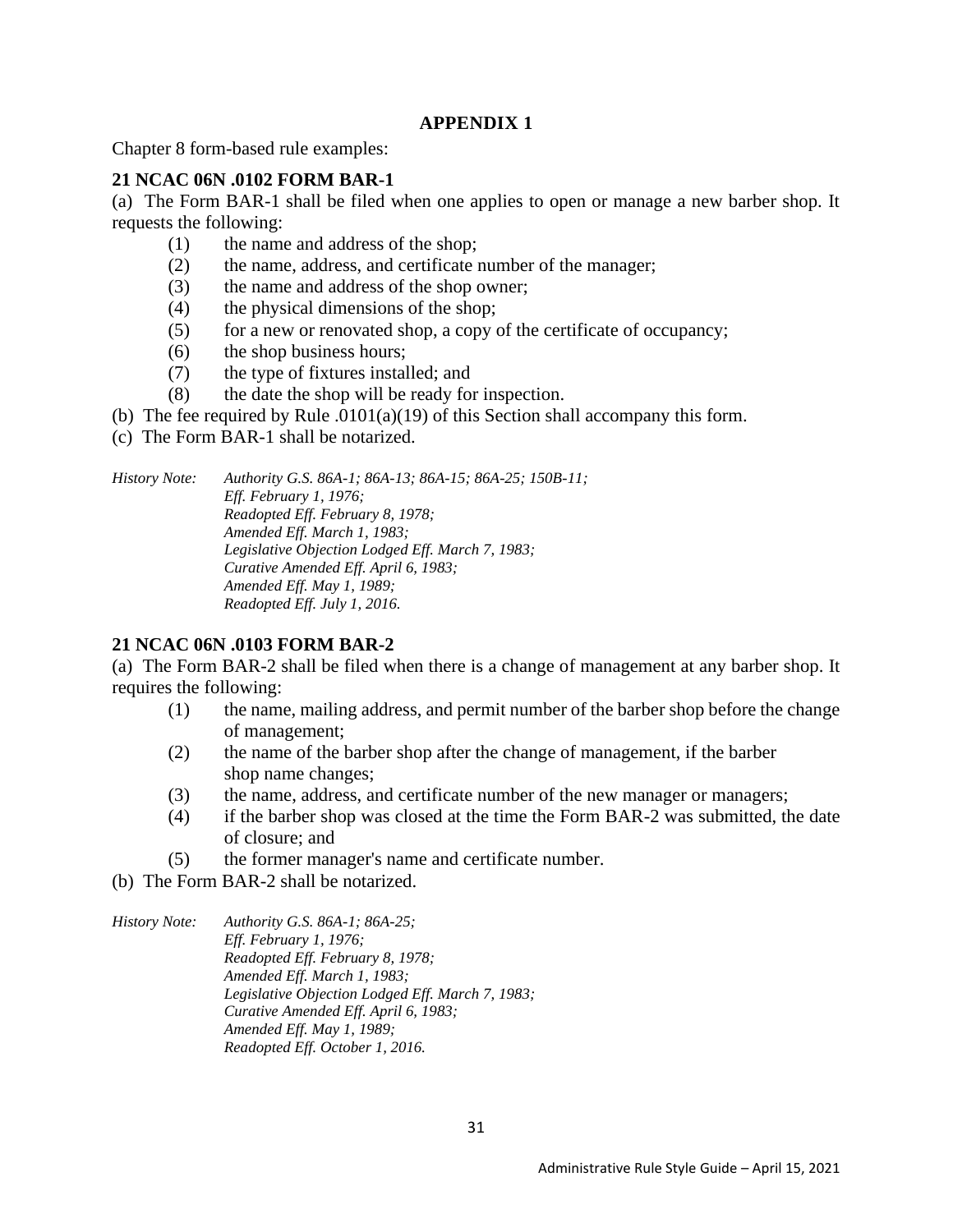#### **APPENDIX 2**

<span id="page-37-0"></span>Chapter 11 incorporation by reference rule example:

## **10A NCAC 15 .0117 INCORPORATION BY REFERENCE**

(a) For the purpose of the rules in this Chapter, the following rules, standards and other requirements are hereby incorporated by reference including any subsequent amendments and editions:

- (1) Appendix A, Appendix B, Appendix C, and Appendix G to 10 CFR Parts 20.1001 - 20.2401;
- (2) The following parts of 10 CFR:
	- (A) Part 21;
	- (B) Parts 30.1, 30.4 and 30.10;
	- (C) Part 31, except 31.5;
	- (D) Parts 32.2, 32.13, 32.24, 32.110, 32.201, 32.210;
	- (E) Subpart J of 10 CFR Part 35, Parts 35.50, 35.51, 35.55, 35.57, 35.59, 35.190, 35.290, 35.390, 35.392, 35.394, 35.396, 35.432, 35.433, 35.457, 35.490, 35.491, 35.500, 35.590, Subpart H of 10 CFR Part 35, 35.1000;
	- (F) Part 36;
	- (G) Part 40, except 40.12(b), 40.23, 40.27, 40.28, 40.31 (j through m), 40.32(d) and portions of (e) pertaining to uranium enrichment, and 40.32(g), 40.33, 40.38, 40.41(d), 40.41(e)(1), 40.41(e)(3), 40.41(g), 40.41(h), 40.51(b)(6), 40.64, 40.66, 40.67;
	- (H) Part 61 except 61.16, 61.23(i) and (j);
	- (I) Part 70, except 70.1 (c), (d), (e), 70.13, 70.14, 70.20(a), (b), 70.21(a)(1), (c), (f through h), 70.22(b), (c), (f through n), 70.23 (a)(6 through 12), (b), 70.23a, 70.24, 70.25(a)(1), 70.31(c through e), 70.32(a)(1), (a)(4 through 7), (b)(1), (b)(3), (b)(4)(c through k), 70.37, 70.40, 70.42(b)(6), 70.44, 70.51(c), 70.52, 70.55(c), 70.59-62, 70.64, 70.65, 70.66, 70.72, 70.73, 70.74, 70.76, 70.82;
	- (J) Parts 71.0, 71.1, 71.2, 71.3, 71.13, 71.4, 71.5, 71.8, 71.14(a), 71.15, 71.17(a) through (e), 71.20, 71.21, 71.22, 71.23, 71.47, Subpart G of 10 CFR Part 71, 10 CFR 71.101(a) through (c)(1), 71.101(f), 71.101(g), 71.103, 71.105, 71.127, 71.129, 71.131, 71.133, 71.135, 71.137, Appendix A to 10 CFR Part 71; and
	- (K) Part 150 except 150.3 Definition: Foreign Obligations, 150.7, 150.10, 150.14, 150.15, 150.15a, 150.16-17, 150.17a, 150.19, 150.21.
- (3) 21 CFR Part 1010, 21 CFR Part 1020 and 21 CFR Part 1040;
- (4) 39 CFR Part 14 and 39 CFR Part 15;
- (5) Postal Service Manual (Domestic Mail Manual) Section 124.3 [incorporated by reference in 39 CFR Section 111.11];
- (6) 40 CFR Part 261;
- (7) 49 CFR Parts 100-189;
- (8) "Agreement Between the United States Atomic Energy Commission and the State of North Carolina for Discontinuance of Certain Commission Regulatory Authority and Responsibility within the State Pursuant to Section 274 of the Atomic Energy Act of 1954, as Amended," signed July 21, 1964;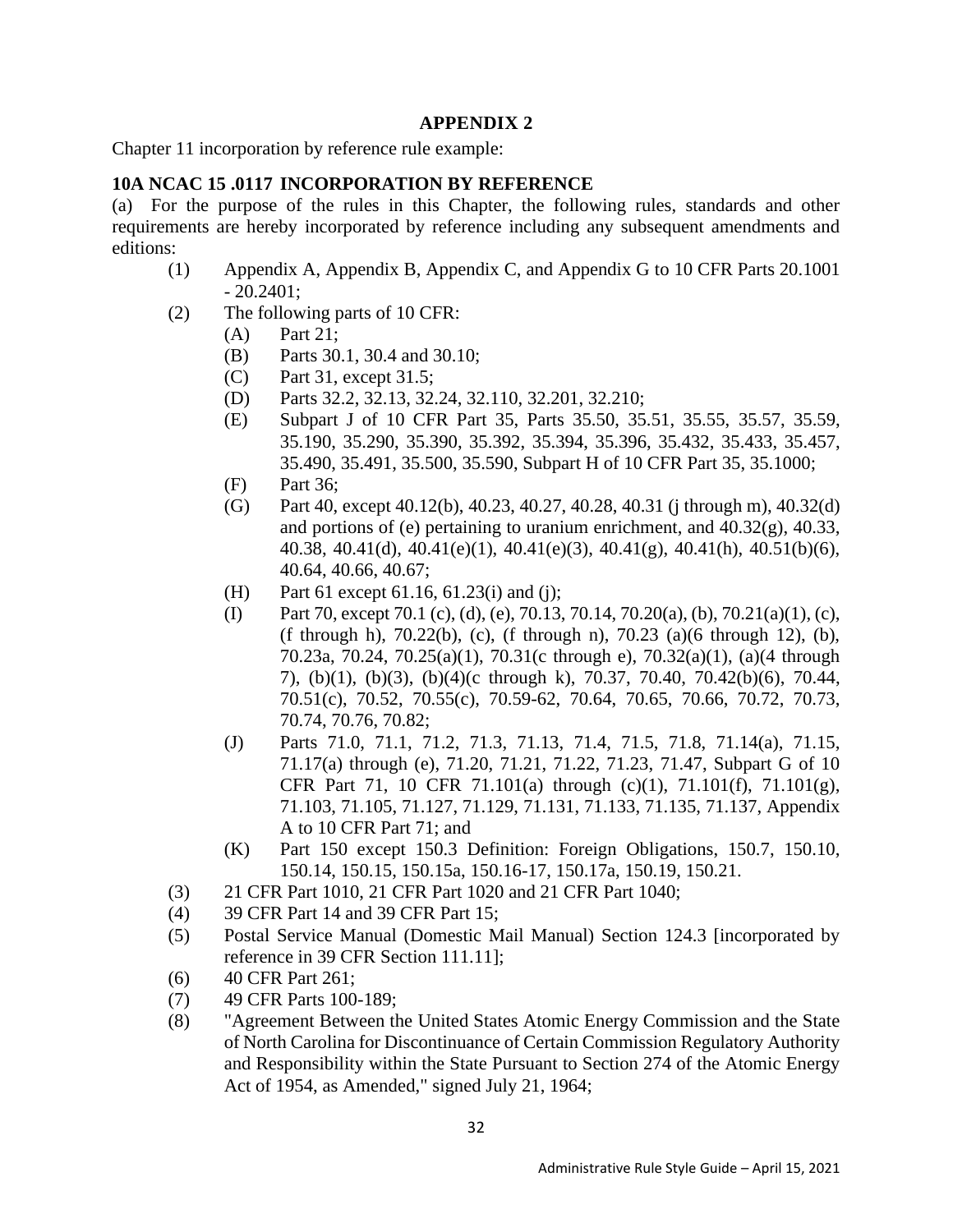- (9) "Standards and Specifications for Geodetic Control Networks" (September 1984);
- (10) "Geometric Geodetic Survey Accuracy Standards and Specifications for Geodetic Surveys Using GPS Relative Positioning Techniques";
- (11) "Reference Man: Anatomical, Physiological and Metabolic Characteristics" (ICRP Publication No. 23) of the International Commission on Radiological Protection;
- (12) "10 CFR, Chapter 1, Commission Notices, Policy Statements, Agreement States, 46 FR 7540"; and
- (13) American National Standard N43.9 "Radiological Safety for the Design and Construction of Apparatus for Gamma Radiography".

(b) The rules, standards and other requirements incorporated by reference in Paragraph (a) of this Rule are available for inspection at the Agency at the address listed in Rule .0111 of this Section. Except as noted in the Subparagraphs of this Paragraph, copies of the rules, standards and other requirements incorporated by reference in Paragraph (a) of this Rule may be obtained from the Superintendent of Documents, U.S. Government Printing Office, Washington, D.C. 20402 at a cost as follows:

- (1) Three dollars (\$3.00) for the appendixes listed in Subparagraph (a)(1) of this Rule, available from the Agency;
- (2) Sixty-Seven dollars (\$67.00) for the regulations listed in Subparagraph (a)(2) of this Rule in a volume containing 10 CFR Parts 1-50;
- (3) Sixty-Four dollars (\$64.00) for the regulations listed in Subparagraph (a)(3) of this Rule in a volume containing 10 CFR Parts 51-199;
- (4) Sixty-Six dollars (\$66.00) for the regulations listed in Subparagraph (a)(4) of this Rule in a volume containing 21 CFR Parts 800-1299;
- (5) Forty-Seven dollars (\$47.00) for the regulations listed in Subparagraph (a)(5) of this Rule in a volume containing 39 CFR;
- (6) Thirty-six dollars (\$36.00) for the manual listed in Subparagraph (a)(6) of this Rule; http://pe.usps.gov/text/dmm300/dmm300\_landing.htm;
- (7) Fifty-Six dollars (\$56.00) for the regulations listed in Subparagraph (a)(7) of this Rule in a volume containing 40 CFR Parts 260-299;
- (8) For the regulations listed in Subparagraph (a) $(8)$  of this Rule:
	- (A) Seventy dollars (\$70.00) for a volume containing 49 CFR Parts 100-177; and
	- (B) Seventy dollars (\$70.00) for a volume containing 49 CFR Parts 178-199;
- (9) One dollar (\$1.00) for the agreement in Subparagraph (a)(9) of this Rule, available from the Agency;
- (10) Two dollars and eighty-five cents (\$2.85) for the standards and specifications in Subparagraph (a)(10) of this Rule, available from the National Geodetic Information Center, N/CG174, Rockwall Building, Room 24, National Geodetic Survey, NOAA, Rockville, MD 20852;
- (11) Two dollars and eighty-five cents (\$2.85) for the standards and specifications in Subparagraph (a)(11) of this Rule, available from the National Geodetic Information Center, NCG174, Rockwall Building, Room 24, National Geodetic Survey, NOAA, Rockville, MD 20852;
- (12) Two Hundred Eighteen dollars (\$218.00) for the ICRP Publication No. 23 in Subparagraph (a)(12) of this Rule, available from Pergamon Press, Inc., Maxwell House, Fairview Park, Elmsford, NY 10523;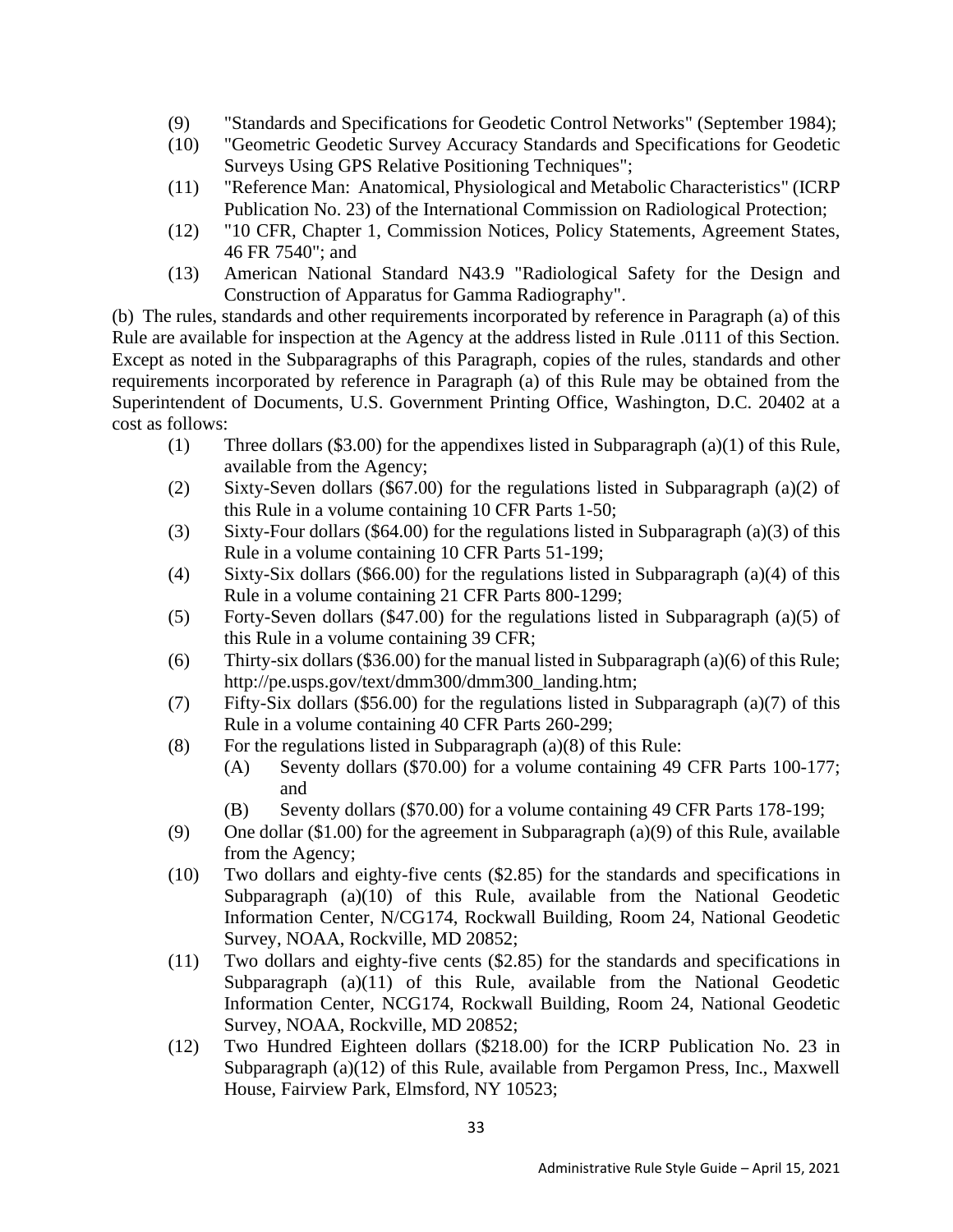- (13) Two dollars (\$2.00) for the document in Subparagraph (a)(13) of this Rule, available from the Agency; and
- (14) Twenty-Five dollars plus five dollars shipping and handling (\$30.00) for the American National Standard N43.9 in Subparagraph (a)(14) of this Rule, available from the American National Standards Institute, Inc., 1430 Broadway, New York, New York 10018, telephone number (212) 642-4900.
- (15) The Code of Federal Regulations is available free of charge on the internet at http://www.gpo.gov/fdsys/browse/collectionCfr.action?collectionCode=CFR.

(c) Nothing in this incorporation by reference of 10 CFR Part 61 in Subparagraph (a)(3) of this Rule shall limit or affect the continued applicability of G.S. 104E-25(a) and (b).

Example of a rule referring to a previous incorporation by reference:

# **02 NCAC 09K .0102 GENERAL SAMPLING PROCEDURES**

(a) Raw milk for producer payment shall be sampled as set forth in the Standard Methods for the Examination of Dairy Products, incorporated by reference in 02 NCAC 09B .0116(j).

(b) Milk sampling and hauling procedures shall be conducted as set forth in the Pasteurized Milk Ordinance Appendix B, Milk Sampling Hauling and Transportation, incorporated by reference in 02 NCAC 09G .2001.

# **02 NCAC 52B .0204 IMPORTATION REQUIREMENTS: CATTLE**

(a) All cattle imported into North Carolina shall comply with 9 CFR Part 86, which is hereby incorporated by reference, including any amendments or subsequent editions. Copies of the Code of Federal Regulations may be obtained at no cost by accessing the website of the U.S. Government Printing Office at [http://www.gpoaccess.gov/cfr/index.html.](http://www.gpoaccess.gov/cfr/index.html) (b) …

# **07 NCAC 04R .0924 STANDARDS FOR REHABILITATION**

(a) The SHPO shall evaluate applications for certifications of rehabilitation pursuant to the Standards of Rehabilitation as provided in 36 C.F.R.  $67.7(a) - (d)$  and (f). For purposes of this Rule, references in these C.F.R. sections to the "Secretary" shall mean "SHPO." The Standards shall apply to interior and exterior features, related landscape features, the building's site and environment, as well as attached, adjacent, or related new construction. The SHPO shall also consult the NPS Guidelines for Rehabilitating Historic Building and the NPS Preservation Briefs during review of applications. The NPS Guidelines for Rehabilitating Historic Buildings are incorporated by reference, including subsequent amendments and editions, and can be found at no cost at https://www.nps.gov/tps/standards/rehabilitation/rehab. The NPS Preservation Briefs are incorporated by reference, including subsequent amendments and editions, and can be found at no cost at https://www.nps.gov/tps/how-to-preserve/briefs.htm. Both publications are available for inspection with the North Carolina Historical Commission. The SHPO shall also consider the economic and technical feasibility of application of the Standards to the project under consideration.

(b) …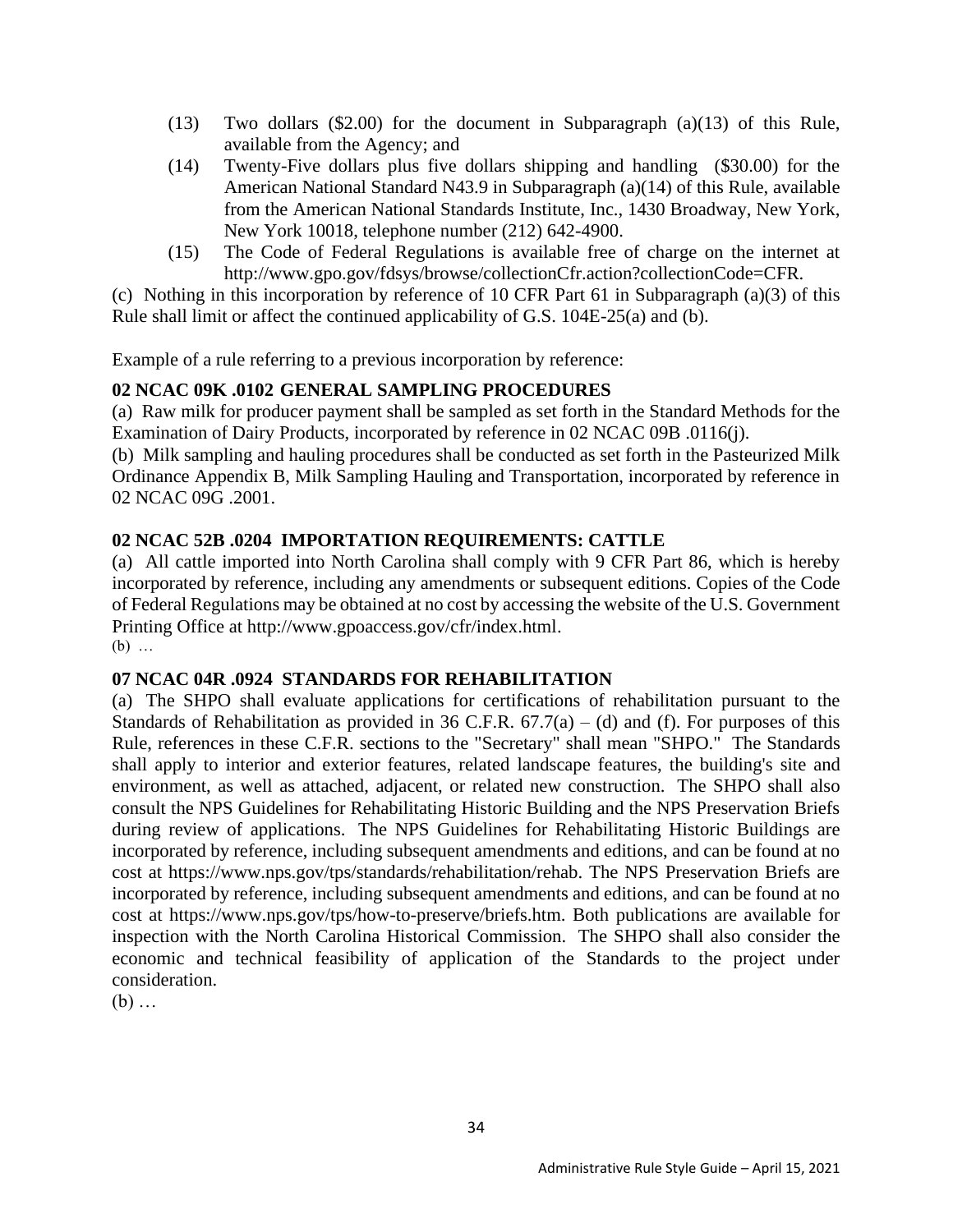# **APPENDIX 3**

<span id="page-40-0"></span>There are three ways to format a rule. The format options are:

- 1. Subdivided from the beginning
- 2. Introductory paragraph with a listing
- 3. Single paragraph

The History Note will be formatted a little differently than the rule itself.

NOTE:There are several styles that have been retired. These styles are only valid for existing rules that already contain these styles. They are SubPart, SubsubPart, SubItem Lvl 3, and SubItem Lvl 4. These styles are noted with (HISTORICAL USE ONLY) in the tables below.

The following tables provide formatting details for each rule style and the History Note:

**If a Rule is Subdivided from the Beginning, Use this Sequence:**

| <b>Style</b>      | <b>Rule Text</b>                                                                    |  |
|-------------------|-------------------------------------------------------------------------------------|--|
| <b>Rule</b>       | 01 NCAC 01 .1111 RULE NAME AND NUMBER IN BOLD AND                                   |  |
|                   | <b>ALL CAPS</b>                                                                     |  |
| Paragraph         | (a) This level in a rule is a <b>Paragraph</b> . You do not skip a line between the |  |
|                   | rule name/number and the beginning of this Paragraph. After typing the              |  |
|                   | letter in parenthesis, it is followed with 2 spaces. The first level of a rule      |  |
|                   | (Paragraph) is the only time in a rule that the item in parenthesis is followed     |  |
|                   | by 2 spaces instead of an tab.                                                      |  |
| Subparagraph      | This level in a rule is a <b>Subparagraph</b> . You do not skip a line<br>(1)       |  |
|                   | between the Paragraph and Subparagraph. After typing the                            |  |
| Subparagraph      | number in parenthesis, it is followed with 1 tab.                                   |  |
|                   | Remember – Any new level of a rule must have at least two<br>(2)                    |  |
|                   | items to create another subdivision.                                                |  |
| Part              | This level in a rule is a <b>Part</b> . You do not skip a line<br>(A)               |  |
|                   | between the Subparagraph and Part. After typing the                                 |  |
|                   | letter in parenthesis, it is followed with 1 tab.                                   |  |
| <b>SubPart</b>    | This level in a rule is a <b>SubPart</b> .<br>(i)                                   |  |
|                   | (HISTORICAL RULES ONLY)                                                             |  |
| <b>SubsubPart</b> | This level in a rule is a <b>SubsubPart</b> .<br>(I)                                |  |
|                   | (HISTORICAL RULES ONLY)                                                             |  |
| Paragraph         | (b) Return to the left margin for the next Paragraph. The text is flush with        |  |
|                   | the left margin and no lines are skipped between the different sections of the      |  |
|                   | rule. The parenthesis is followed by two spaces.                                    |  |

#### **If a Rule Contains an Introductory Paragraph with a Listing, Use this Sequence:**

| <b>Style</b> | <b>Rule Text</b>                                                              |  |
|--------------|-------------------------------------------------------------------------------|--|
| <b>Rule</b>  | RULE NAME AND NUMBER IN BOLD AND ALL<br>01 NCAC 02 .1111                      |  |
|              | <b>CAPS</b>                                                                   |  |
| Paragraph    | The opening paragraph is formatted with the text flush to the left margin and |  |
|              | each consecutive line will wrap around to the left margin as shown here.      |  |